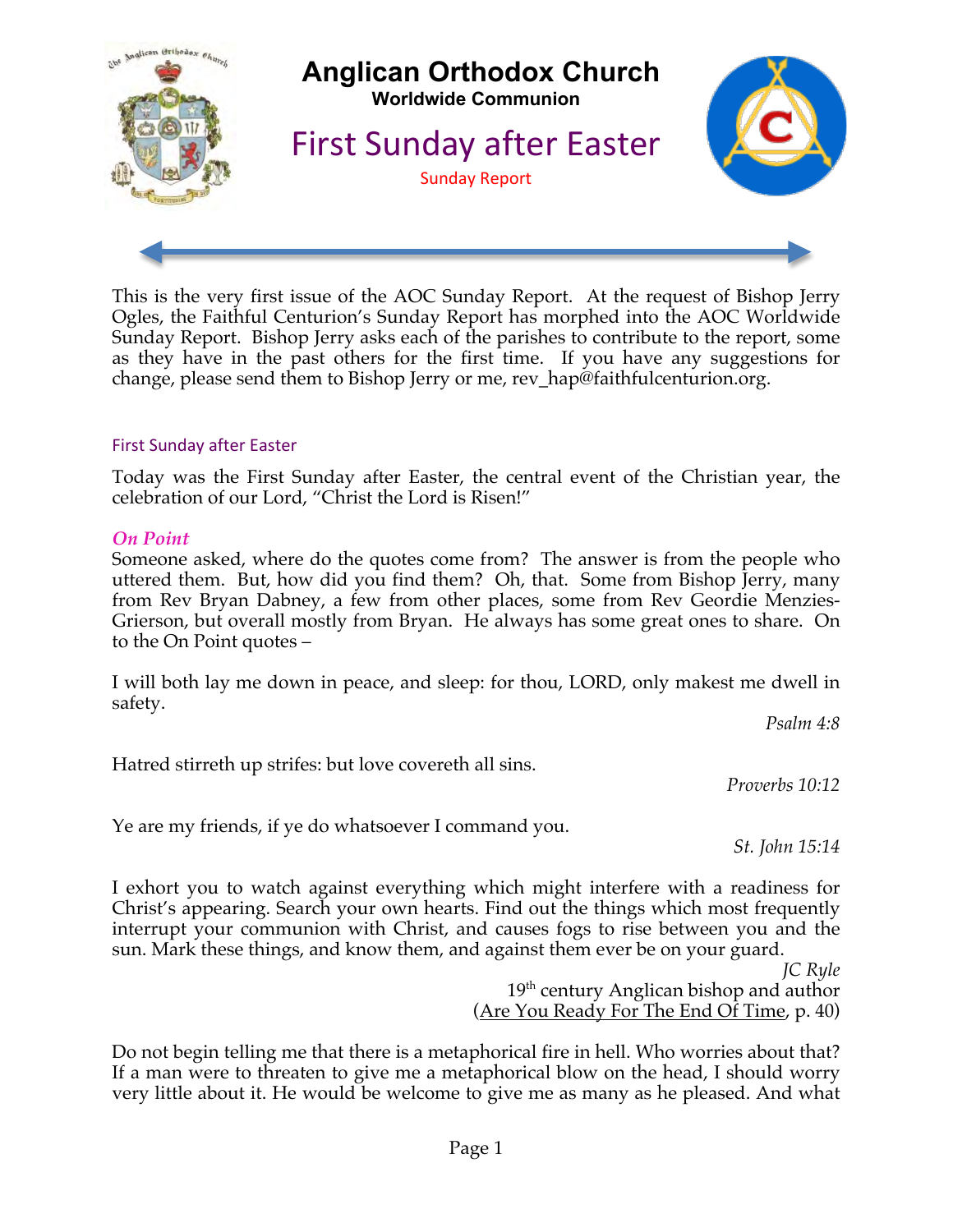do the wicked say? 'We do not worry about metaphorical fires.' But they are real, sir, yes, as real as yourself.

> *Charles H. Spurgeon* 19<sup>th</sup> century English pastor and author

What can we learn from citizen disarmament programs?

- Any government which seeks to disarm its citizens is doing so not so much for citizen protection, but to smooth the way for their plundering of them.
- Without personal protection, the citizenry will be subject to predation by not only the government, but of those elements that were not disarmed.
- Resistance to tyranny is a forlorn hope without the access to arms.
- Any nation which engages in citizen disarmament has joined a special club that may rightly be called "Tyrants Are Us".

*Rev Bryan Dabney*

You can't conquer a free man; the most you can do is kill him.

*Robert Heinlein*  $20<sup>th</sup>$  century American author

Liberal critics... contend that capitalism encourages monopolies. The real source of monopolies, however, is not the free market but governmental intervention with the market. The only monopolies that have ever lasted did so in partnership with government support through decree and regulation.

> *James Gills, MD and Ronald Nash, PhD* 20<sup>th</sup> century American economic commentators (*Government Is Too Big And It's Costing You*, p. 39)

### *Propers*

Each Sunday there are Propers: special prayers and readings from the Bible. There is a Collect for the Day; that is a single thought prayer, most written either before the refounding of the Church of England in the 1540s or written by Bishop Thomas Cranmer, the first Archbishop of Canterbury after the re-founding.

The Collect for the Day is to be read on Sunday and during Morning and Evening Prayer until the next Sunday. The Epistle is normally a reading from one of the various Epistles, or letters, in the New Testament. The Gospel is a reading from one of the Holy Gospels, Matthew, Mark, Luke and John. The Collect is said by the minister as a prayer, the Epistle can be read by either a designated reader (as we do in our church) or by one of the ministers and the Holy Gospel, which during the service in our church is read by an ordained minister.

The propers are the same each year, except if a Red Letter Feast, that is one with propers in the prayerbook, falls on a Sunday, then those propers are to be read instead, except in a White Season, where it is put off. Red Letter Feasts, so called because in the Altar Prayerbooks the titles are in red, are special days. Most of the Red Letter Feasts are dedicated to early saints instrumental in the development of the church, others to special events. Some days are particularly special and the Collect for that day is to be used for an octave (eight days) or an entire season, like Advent or Lent.

The Propers for today are found on Page 170-171, with the Collect first: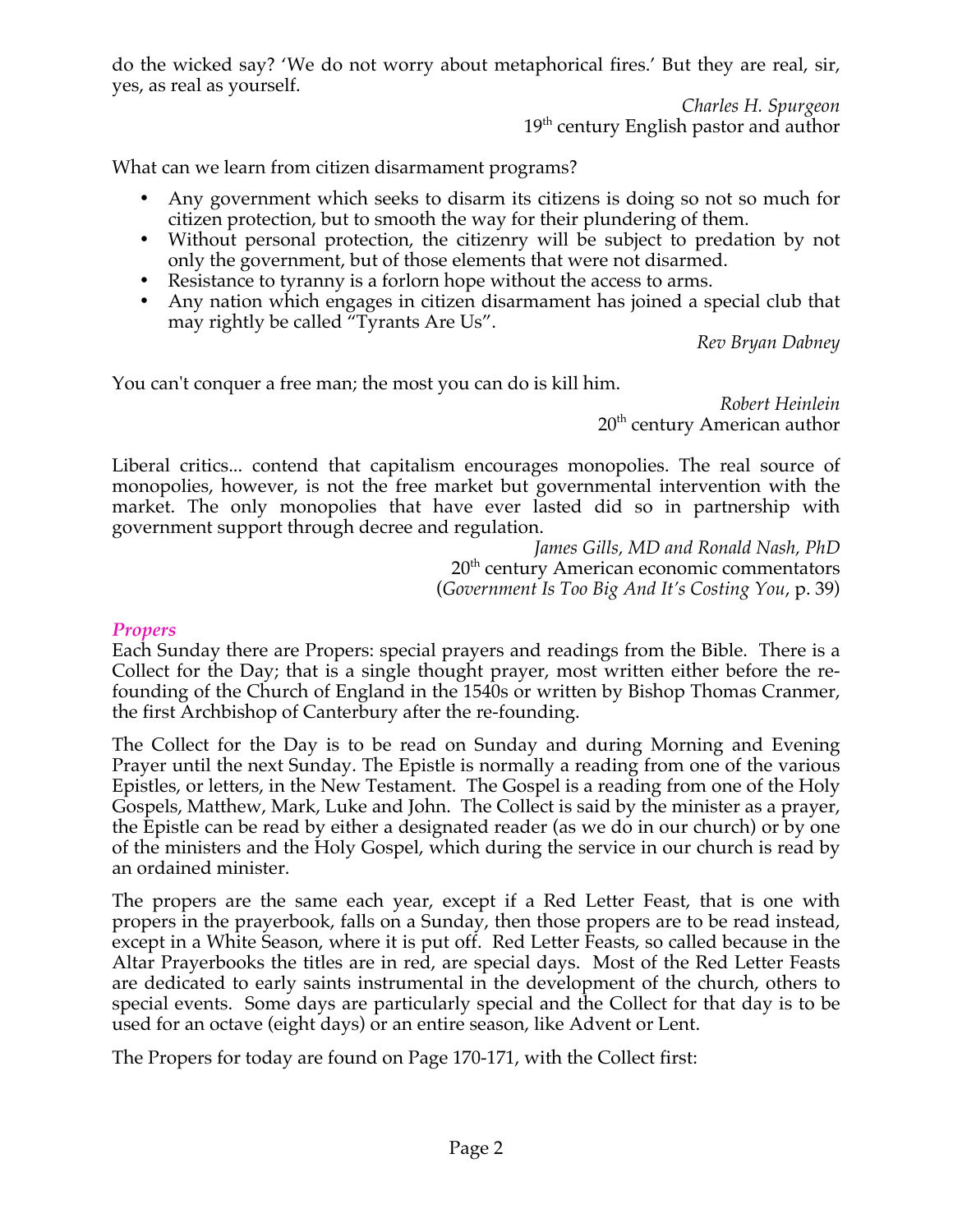# The First Sunday after Easter.

*The Collect.*

**LMIGHTY** Father, who hast given thine only Son to die for our sins, and to rise again for our justification; Grant us so to put away the leaven of malice and wickedness, that we may always serve thee in pureness of living and truth; through the merits of the same thy Son Jesus Christ our Lord. *Amen.* **A**

Today's Epistle came from the First General Epistle of Saint John, the Fifth Chapter beginning at the Fourth Verse:

**HATSOEVER** is born of God overcometh the world: and this is the victory that overcometh the world, even our faith. Who is he that overcometh the world, but he that believeth that Jesus is the Son of God? This is he that came **by HATSOEVER** is born of God overcometh the world: and this is the victory that overcometh the world, even our faith. Who is he that overcometh the world, but he that believeth that Jesus is the Son of God? This is he tha it is the Spirit that beareth witness, because the Spirit is truth. For there are three that bear record in heaven, the Father, the Word, and the Holy Ghost: and these three are one. And there are three that bear witness in earth, the Spirit, and the water, and the blood: and these three agree in one. If we receive the witness of men, the witness of God is greater: for this is the witness of God which he hath testified of his Son. He that believeth on the Son of God hath the witness in himself: he that believeth not God hath made him a liar; because he believeth not the record that God gave of his Son. And this is the record, that God hath given to us eternal life, and this life is in his Son. He that hath the Son hath life; and he that hath not the Son of God hath not life.

The Holy Gospel for this Sunday comes from the Twentieth Chapter of the Gospel of Saint John beginning at the Nineteenth verse:

he same day at evening, being the first day of the week, when the doors were shut where the disciples were assembled for fear of the Jews, came Jesus and stood in the midst, and saith unto them, Peace be unto you. And when he had so said, he The same day at evening, being the first day of the week, when the doors were shut where the disciples were assembled for fear of the Jews, came Jesus and stood in the midst, and saith unto them, Peace be unto you. And whe the Lord. Then said Jesus to them again, Peace be unto you: as my Father hath sent me, even so send I you. And when he had said this, he breathed on them, and saith unto them, Receive ye the Holy Ghost: whosesoever sins ye remit, they are remitted unto them; and whosesoever sins ye retain, they are retained.

### *Bishop Ogles' Sermon*

We are oft fortunate to get copies of Bishop Jerry's sermon notes. Today is one of those Sundays. Today's sermon starts off with the collect, and like

always, it will give you a lot to consider in your heart.

### **Sermon Notes**

First Sunday after Easter St Andrew's Anglican Orthodox Church 27 April 2014, Anno Domini (In the Year of our Lord)

> The First Sunday after Easter. *The Collect.*



**LMIGHTY** Father, who hast given thine only Son to die for

our sins, and to rise again for our justification; Grant us so to put away the leaven of malice and wickedness, that we may always serve thee in pureness of living and truth; through the merits of the same thy Son Jesus Christ our Lord. *Amen.* **A**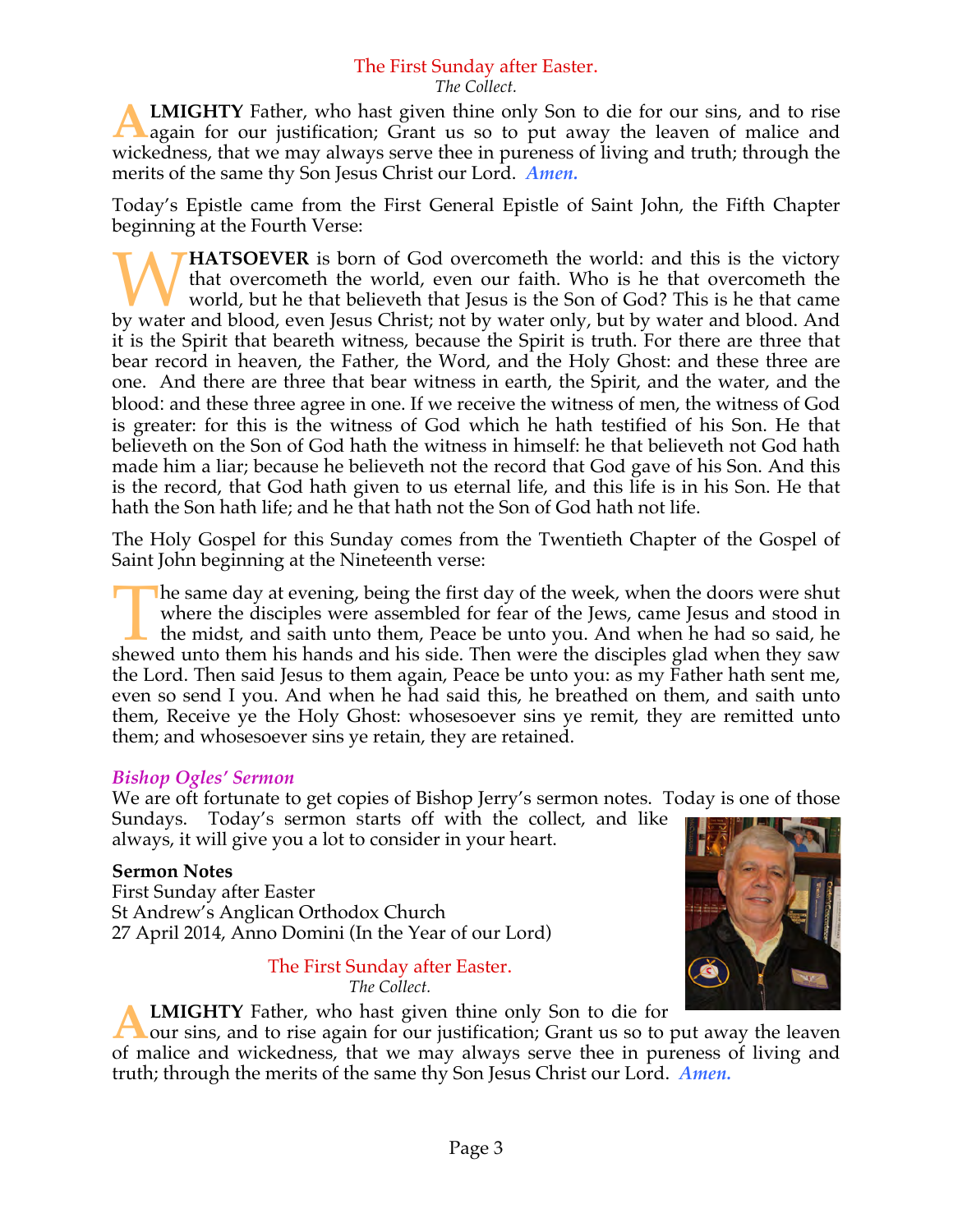19 Then the same day at evening, being the first day of the week, when the doors were shut where the disciples were assembled for fear of the Jews, came Jesus and stood in the midst, and saith unto them, Peace be unto you. 20 And when he had so said, he shewed unto them his hands and his side. Then were the disciples glad, when they saw the Lord. 21 Then said Jesus to them again, Peace be unto you: as my Father hath sent me, even so send I you. 22 And when he had said this, he breathed on them, and saith unto them, Receive ye the Holy Ghost: <sup>23</sup> Whose soever sins ye remit, they are remitted unto them; and whose soever sins ye retain, they are retained. (John 20:19-23)

This passage should prosper our love and understanding of the fear the disciples experienced following the crucifixion, and bolster our confidence in our security in Christ. Only having heard, through a veil of ignorance, the Words of Christ that after the third day He would arise, the disciples were not expecting the Words of Christ to become a literal fact. So they hid and cowered behind closed doors.

While He was yet with them, their courage never failed, but when separated from the physical presence of Christ – they were mere cowards.

You will note that Christ rose from the Tomb with a living body though different in some respects than His pre-crucifixion body. He was recognizable in appearance, but He could also pass through material barriers without any impediment.

He came to His disciples in Peace as He always comes to us. "*Peace be unto you*!"

His glorified body still retained the scars of His sacrifice. Did you know that when we all get to heaven, we will have perfect bodies? There shall be only One whose body is marred from suffering – the Lord Jesus Christ.

Christ sends us into the World as His Father had sent Him. Let us stop to contemplate on how the Father sent the Son into the World?

1) He came under humble circumstances having been born of a humble mother, and laid in a wooden manger used for feeding sheep. That was appropriate for Christ is our Bread of Life and we are the Sheep of His Pasture.

2) Christ lived a normal life for His time and was a carpenter for his surrogate father, Joseph. We must, likewise, labor for our daily bread.

3) He was notable in His innocence of life. When we are notoriously wicked, the whole world notices. But when we are humble and righteous, the world makes no mention of it. We, too, must live lives that are righteous and above the contempt of men.

4) He came to set the captives free, but who are the captives? Those who are burdened with their heavy sins – all of us. He preached and taught. Our true testimony of Christ will likewise set the captives free. Before we can teach others of the means of coming to Christ to lift their burdens, we must first allow Him to lift our own unbecoming yoke and burden.

5) He showed compassion to all, but greatest of all to sinners who KNEW they were sinners. We must show compassion to ALL men and, especially, those who are hopelessly drowning in a sea of sin. A drowning man flails helpless in the briny foam, unable to save himself. That burden of throwing out the life raft falls to us.

6) Christ proved Himself by His works. So must we. Though we cannot perform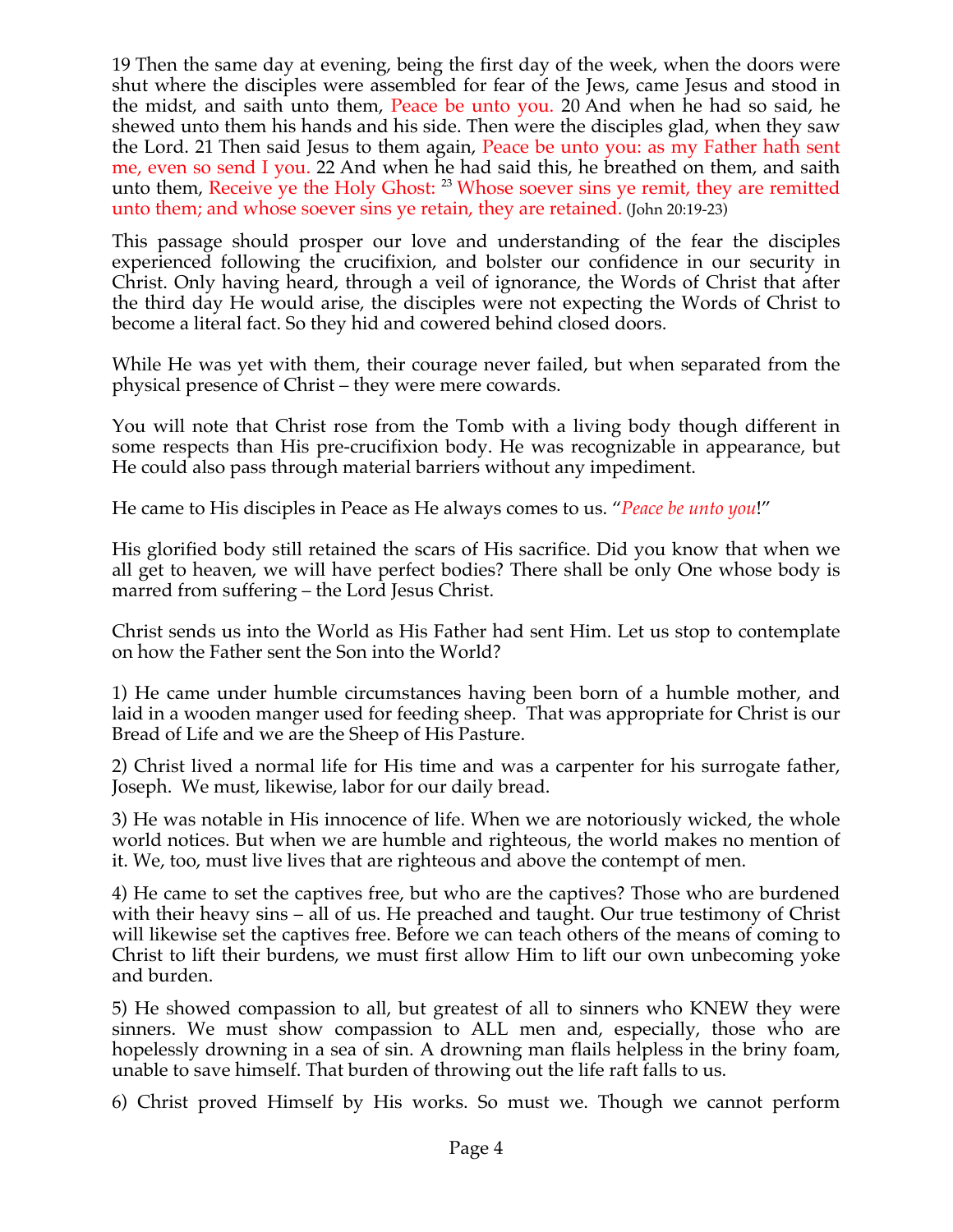miracles, we have a Master who can, indeed.

7) He changed the requirements of obedience from that of strictly adhering to Commandments written on Stone Tables to that of the Commandment of Love written in the soft sinews of our hearts. That which we love warrants that we commit no sin against.

8) He was the only Man ever born without sin, and the only One who lived a sinless life. Thereby He was worthy to die in our stead for our sins. "For all have sinned and fallen short of the righteousness of God' and "The wages of sin is death." If we all have sinned, we deserved to go to the cross instead of Christ. But He went in our stead so that we may have the privileges of son ship with the Father as sons and daughters of God.

9) He bore all of our sins on the cross when, at any moment, He could have come down from the cross. He was WILLING to go all the way for us. We must be WILLING to go all the way for Him and those He loves.

10) He arose from the Tomb on the third day as He had promised. That gives us the privilege to rise from our own graves if we are in Him and He in us. He is our Ark of Salvation that shall insure our living above the floods and terrors of this world.

11) He ascended to the Father and there intercedes for us with Him. He has left us as keepers of the Vineyard to labor in His stead. The teaching of the Apostles persists today though many have waxed cold and passionless in our day. Our task is to press on to the mark set in Christ by living a pure and clean life and telling others about the hope that is in us in Christ Jesus.

Have you lived the kind of life that causes men to know you belong to Christ?

On another note:

Today marks the  $11<sup>th</sup>$  day since the sinking of the Korean cruise ship, SEWOL, on April 16<sup>th</sup> on which some 300 high school students perished. Some died of drowning, some of exhaustion, some of suffocation – but all died because the man who had the responsibility of directing them to safety was the first to abandon ship (her captain – aged 69). One young lady, PARK Ji Young, aged 22 years, remained on board to help rescue as many souls as possible. She even gave a student her own life vest. Her body was later found floating in the frigid waters of the sea.

We have a Captain of our Souls who will neither leave nor forsake us – that Captain is the Master of the Seas and His name is the Lord Jesus Christ!

One of my favorite passages from Scripture is of the perils of the Sea and reads:

*23 They that go down to the sea in ships, that do business in great waters; 24 These see the works of the LORD, and his wonders in the deep. 25 For he commandeth, and raiseth the stormy wind, which lifteth up the waves thereof. 26 They mount up to the heaven, they go down again to the depths: their soul is melted because of trouble. 27 They reel to and fro, and stagger like a drunken man, and are at their wits' end. 28 Then they cry unto the LORD in their trouble, and he bringeth them out of their distresses. 29 He maketh the storm a calm, so that the waves thereof are still. 30 Then are they glad because they be quiet; so he bringeth them unto their desired haven. 31 Oh that men would praise the LORD for his goodness, and for his wonderful works to the children of men!* (Psalms 107:23-31)

Personal character and conviction have changed immensely since the sinking of the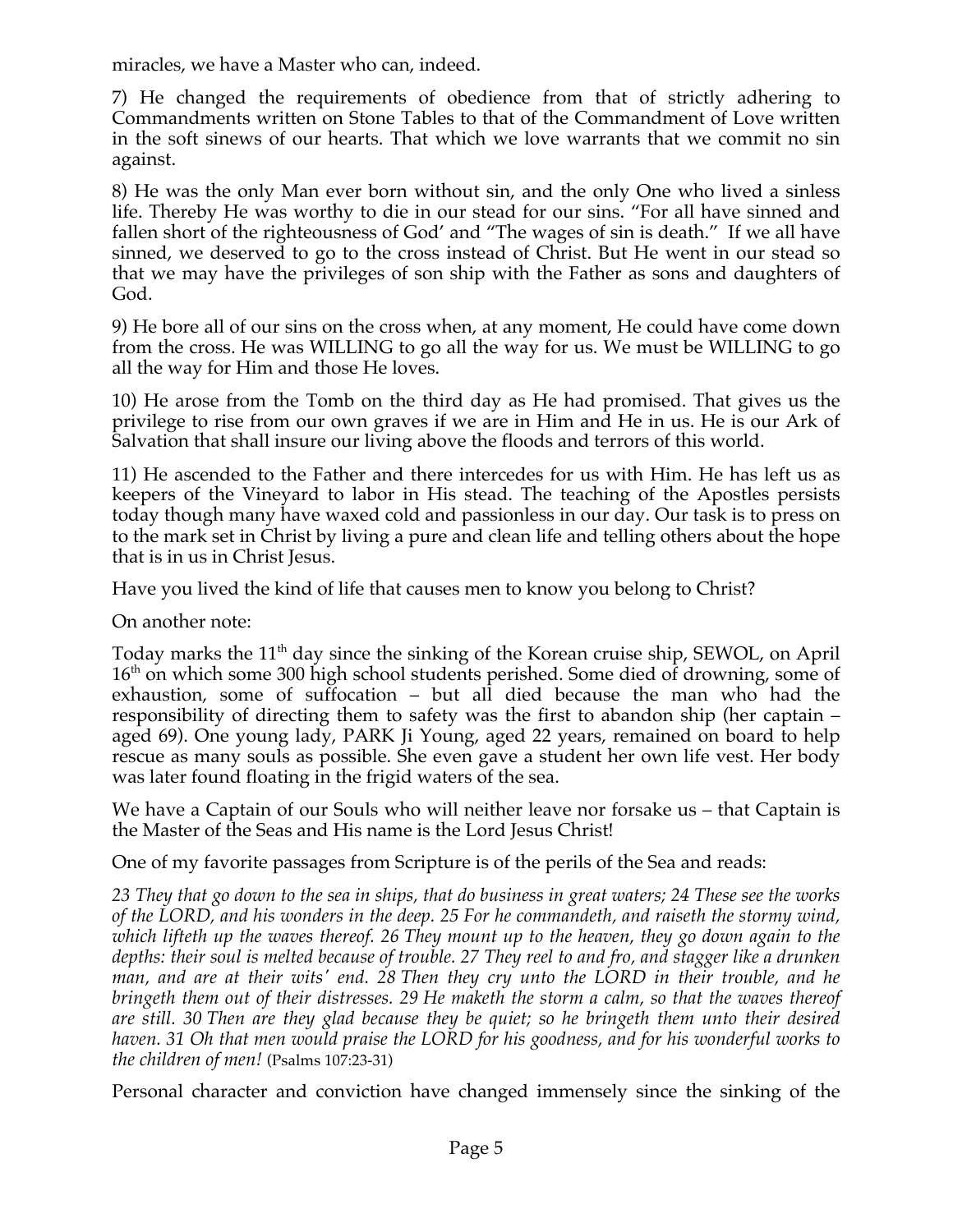Titanic when men charitably and chivalrously gave up their seats on life rafts to women and children. Men's hearts, since the abandonment of the Christian faith by the greater society in America, have waxed more and more cold and wicked.

A survey was recently conducted in universities across American asking the young men if they, too, would have given their seats in a lifeboat to the women and children. Amazingly, 95% said they would not even consider such a foolish act. They would take their places of safety in the boats and let the women and children perish before surrendering their own lives.

To me, this is an astonishing sign of the great depths of depravity of soul to which mankind has sunk over the past one hundred years. Why? Because, though we may profess Christ with our lips, our hearts are far from Him.

How close is YOUR Heart to Christ this First Sunday after Easter? Would you lay down your life to save a child or its mother?

#### *Sermon – Reverend Jack Arnold - Time and Action Church of the Faithful Centurion - Descanso, California*

Today's sermon brought the Collect, Epistle and Gospel together and is partly



contained in the forewords above.

We are in the Easter Season which consists of Easter and the following four Sundays, until we get to Rogation Sunday. This is a time we should work on centering our lives on the central figure in our religion, Jesus Christ.

Consider these words from the Collect:

… Son to die for our sins, and to rise again for our justification; Grant us so to put away the leaven of malice and wickedness, that we may always serve thee in pureness of living and truth …

God sent Jesus to be The Christ, The Messiah, The Savior, The Lamb to be sacrificed for our sin. He gave His earthly Life, He went down into

Hell, that we might be justified before God at our accounting. Not that we might be perfect, but that we might be accounted perfect at our judgment day. Yet we are not made perfect. Just because we are going to be accounted as perfect does not mean we are. Thus we must ask God's help that we can put away the infection, or leaven, of evil in our hearts so that we can serve the Living God here. Without His Help, we cannot remove the hate and evil from our hearts. We need His Help so we can move forward.

Paul continually tells us we must be reborn as a new person in God. We must put on the New Man and put the Old Man behind us. We must endeavor to leave our old habits behind as we strive to make new practices into habits. We cannot follow the direction of Jesus towards God without the help of the Holy Ghost. The Trinity in practice. If you believe in Jesus, you must believe in God and you can do neither without the help of the Holy Ghost. Without the Holy Ghost, we are like men who desperately need glasses to see. Without the Holy Ghost as our correcting lens, we cannot see what He wants us to see in order to act.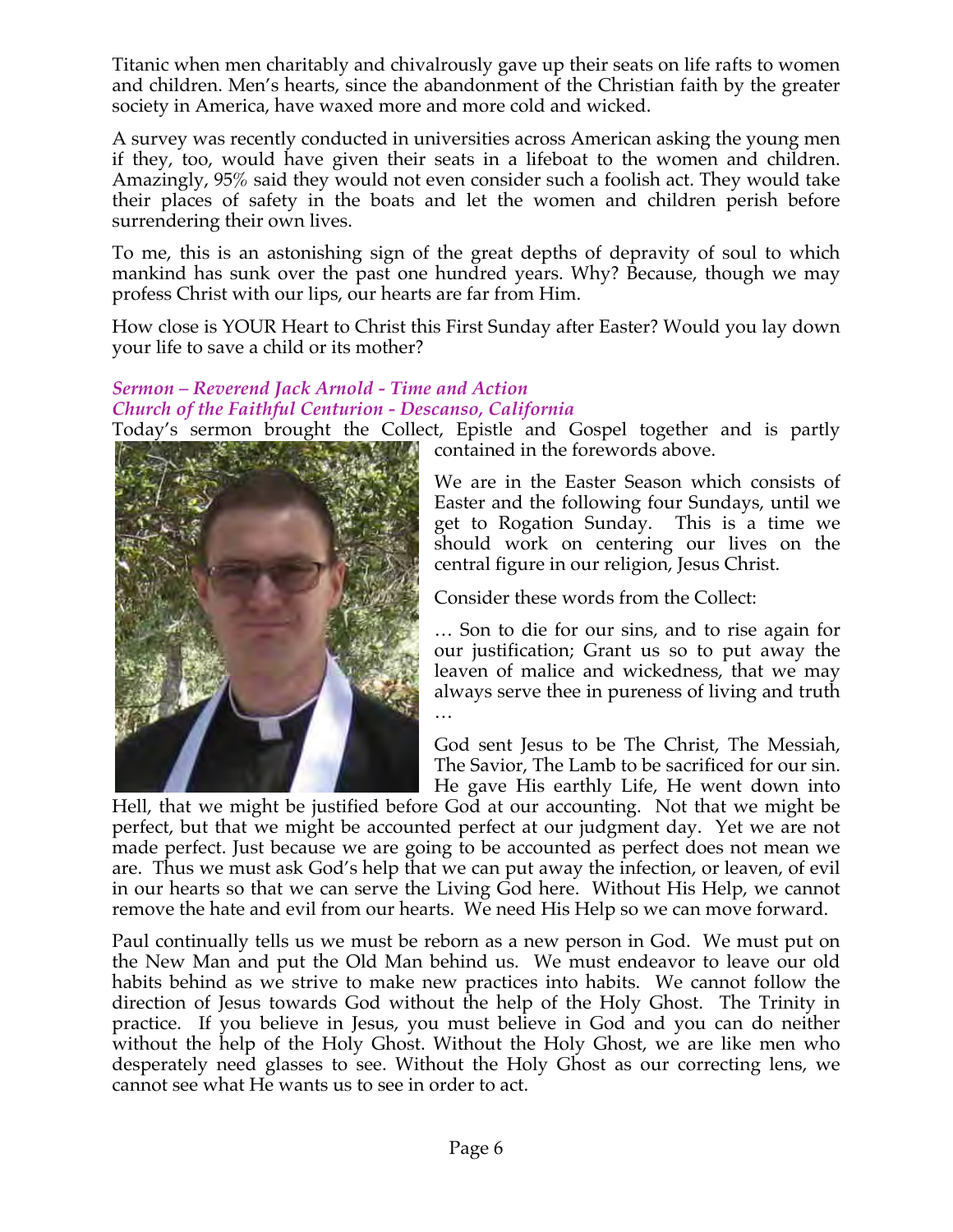When Jesus came to the disciples on Sunday evening, He breathed the Holy Ghost into their hearts. He gave the disciples the power to pass His Forgiveness on to their followers. As ministers of God, we follow the disciples, but we have not the power to forgive, except as we find in the Lord's Prayer, "forgive us our trespasses as we forgive those who trespass against us." We do have the ability to tell you that if you repent, that is "to turn from sin and dedicate oneself to the amendment of one's life," then God will forgive you. Through our Lord, if you repent, He has forgiven you.

The key word here is repent! We must "go and sin no more!", as Christ told the lady who was an adulterer. We repent not only in word, but we must repent in our deeds also, so that we can truly show the world that we have faith. If we do not repent, then we do not have faith in Him. We must have faith in Him, so therefore, we must truly and earnestly repent of our sins and do our utmost best to "go and sin no more." That is all that He asks, is us to actually DO our best, not just say that we are doing our best.

So what to take from all this?

For God so loved the world, that he gave his only begotten Son, that whosoever believeth in him should not perish, but have everlasting life. John 3.16

If you get that, you have the Holy Ghost in your heart. If you open your heart, He will breathe the breath that sends The Comforter to you. Then you shall have the knowledge to act the way He wants you to act. You will have surefire knowledge of the course that He wants you to take.

When the time comes, how will you ACT?

It is by our actions we are known.

# **Be of God - Live of God - Act of God**

# *Bishop Dennis Campbell's Sermon*

Bishop Dennis is a brilliant speaker. He is able to take biblical precepts and make them



perfectly understandable, even to me. Oft he provides the text of his sermons and I take the utmost pleasure in passing them on:

> **Witnesses** Psalm 103, Isaiah 43:1-12, Luke 24:36-49 First Sunday after Easter April 27, 2014

This morning's Scripture Lessons have the common theme of witnessing the mighty acts of God. Psalm 103:7 says God "showed His ways unto Moses,

His works unto the children of Israel." "Ye are my witnesses," God says to Israel in Isaiah 43:10, "that ye may know and believe me, and understand that I am he: before me there was no God formed, neither shall there be after me. I, even I am the Lord; and beside me there is no saviour." Luke 24:48 records the words of Christ to the men who would soon become the Apostles, "ye are witnesses of these things," meaning His death and resurrection.

I want to concentrate on Christ's words in Luke 24, because they address the men who would become the foundation of Christ's Church. It is they who preached the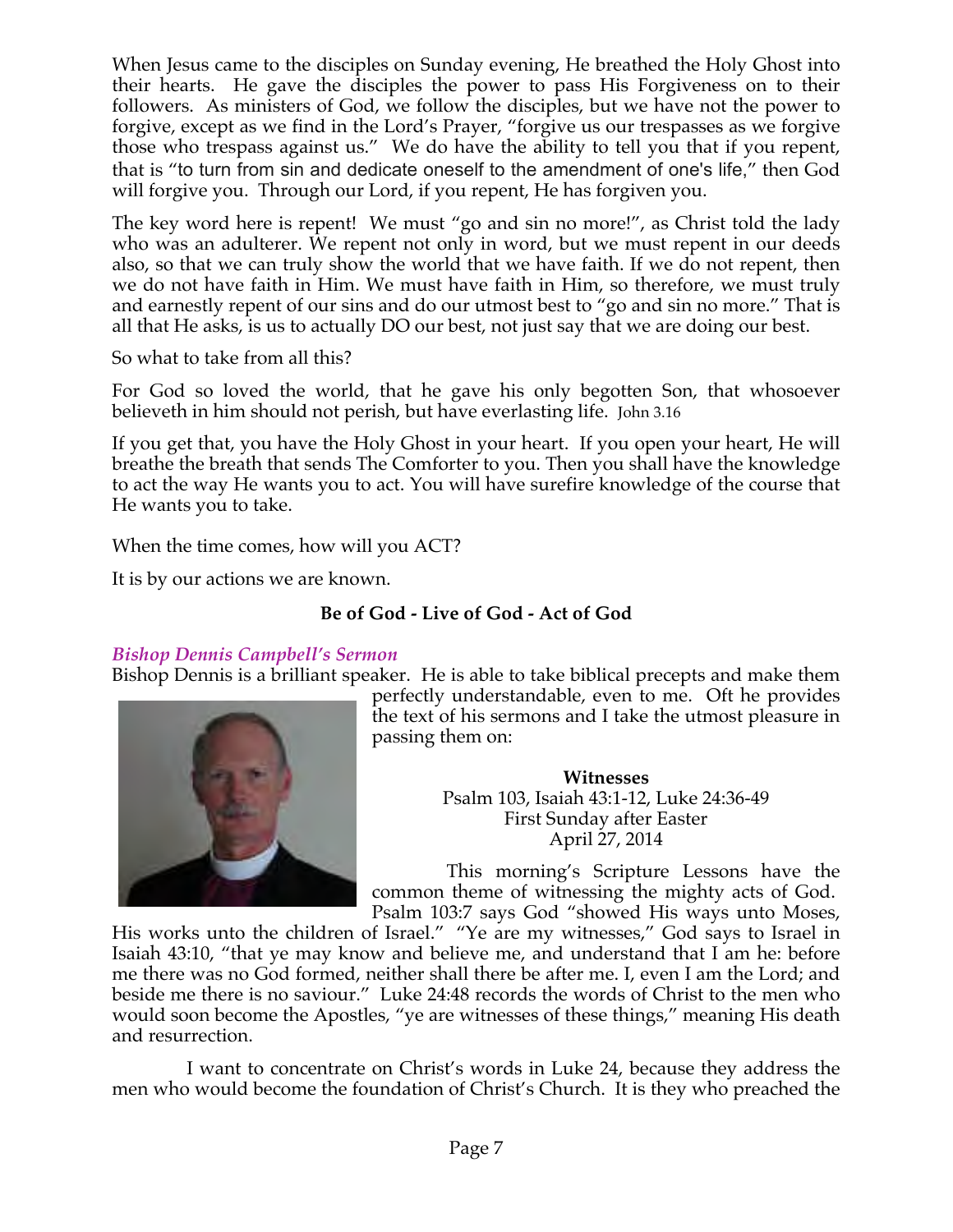Gospel of Christ, they who wrote the Scriptures, they who formed the faith and practice we still believe and practice today in the Anglican Orthodox Church. It is important to us to know that these men were witnesses to the things they spoke and wrote about, and for which they eventually suffered and died. They saw "these things." Thus, John wrote that the Apostles declare "that… which we have heard, which we have seen with our eyes, which we have looked upon, and our hands handled" (1 Jn. 1:1). "That which we have seen declare we unto you" (1 Jn. 1:3). Peter, in Acts 2:32 was speaking of the resurrection of Christ when he said of himself and the other Apostles, "we are all witnesses."

These men saw, heard and touched Jesus. They were there when He turned the water into wine. They were there when He stilled the sea and walked on the water. They saw Him restore the sight of blind Bartimaeus. They saw Him cast out the demon they could not exorcise, the one Jesus said only comes out by much prayer and fasting. They saw Lazarus walk out of the tomb, still reeking of death and decay, but whole and well and alive again. They saw Christ betrayed, arrested, "crucified, dead, and buried." They saw Him die. They probably helped Joseph of Arimathaea remove His body from the cross and lay it in the tomb. They touched His cold, lifeless flesh. There was no doubt about His death. The Romans knew how to kill, and nobody ever came down from the cross alive. In *A Christmas Carol*, Charles Dickens wrote, "Marley was dead. This must be distinctly understood, or nothing wonderful can come of the story I am about to relate." The rest of the story will make no sense if that fact is not grasped. The same is true of the Bible. Christ was dead, and none of the Bible will make any sense to you until you really grasp and accept that fact in your soul. He was truly "crucified, dead, and buried." But, just as they saw Him dead and buried, they also saw Him alive again. They saw the risen Christ. They saw the empty tomb, the angelic messengers. They saw Him in the upper room which we read about in Luke 24 this morning. They saw Him ascend into Heaven. They were witnesses to these things.

But they didn't just see what He did, they also saw what He was. They saw His compassion, generosity, power, and His genuine and complete goodness. They saw that He is the Light, and the Life, and the Power and the Glory. They saw that He is God. They saw that in Him God was present with them. He truly was, is, and ever shall be Emmanuel, God with us. They saw that He is the Truth. When He spoke, God spoke. What He said, God said. What He was, God is. They saw Him give Himself on the cross to save us, to bring us back to God, and they knew that by His blood their souls were made clean.

The Apostles saw all of these things, and they bear witness of what they saw. But, as John reminds us, they also heard Christ. They declare what they have heard. And what words they heard from the lips of Christ. Words like:

"I am the Good Shepherd; the Good Shepherd giveth His life for the sheep." "I give unto them eternal life; and they shall never perish, neither shall any man pluck them out of my hand." "Seek ye first the kingdom of God, and His righteousness."

And, some of my favourite words, from John 14:

Let not you heart be troubled; ye believe in God, believe also in me. In my Father's house are many mansions; if it were not so I would have told you. I go to prepare a place for you. And if I go and prepare a place for you, I will come again, and receive you unto myself; that where I am, there ye may be also. And whither I go ye know, and the way ye know. Thomas saith unto him, Lord, we know not whither thou goest; and how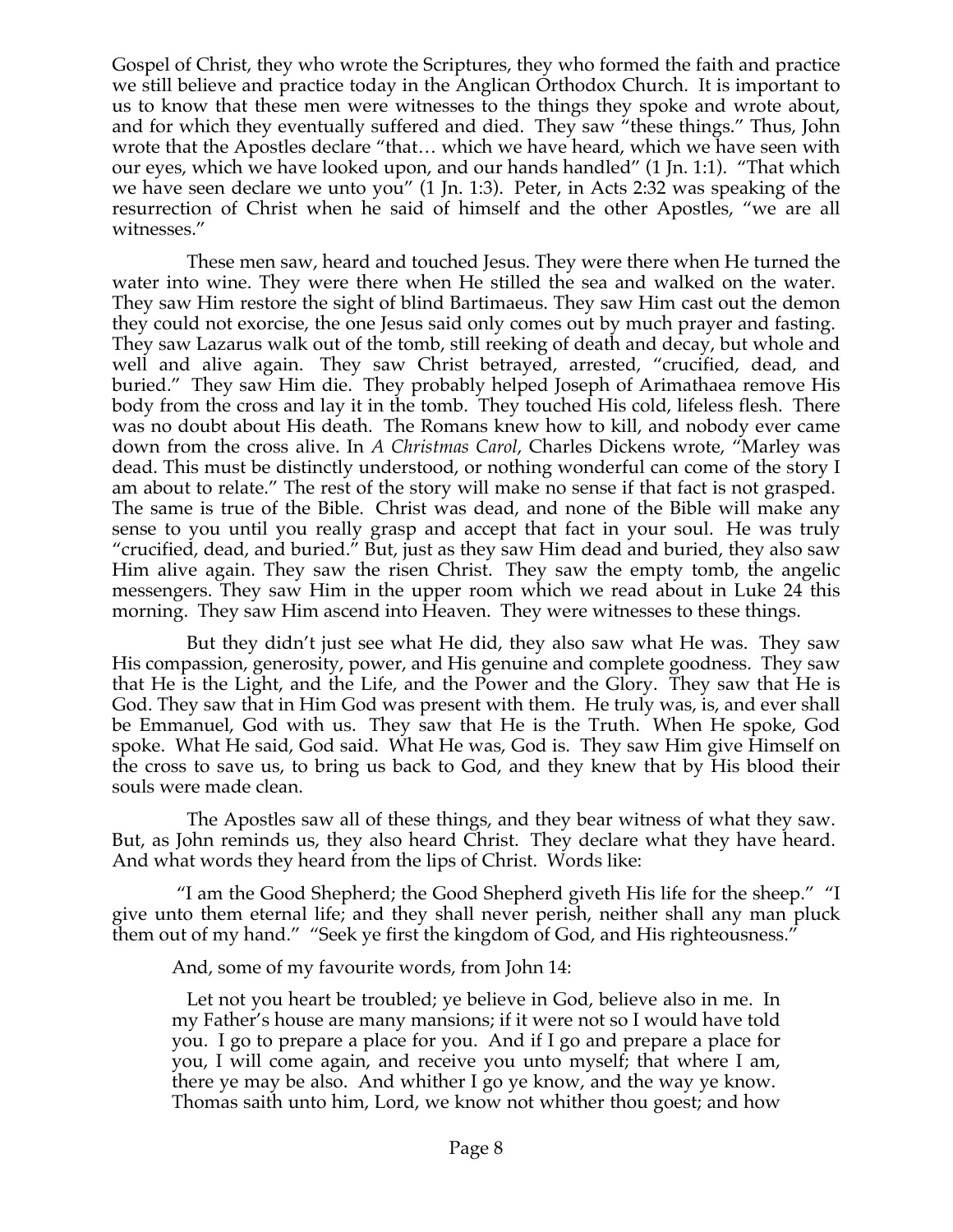can we know the way? Jesus saith unto him, I am the way, the truth, and the life; no man cometh unto the Father but by me."

One day soldiers were sent to arrest Jesus, but they heard His words and let Him go free. Questioned by their superiors, they said, "Never man spake like this man (Jn. 7:46). One day when many turned away from Christ, He challenged the disciples, saying, "Will ye also go away?" Simon Peter answered for all of them, and I hope, all of us, "Lord, to whom shall we go? Thou hast the words of eternal life" (Jn. 6:68). "Did not our hearts burn within us, while he talked with us by the way, and while he opened to us the scriptures?" said the disciples when Christ spoke to them on the Emmaus Road. The Apostles heard these words, and declare them unto us.

When Christ told the Apostles that repentance and remission of sins should be preached in His name, He was implying that they were the ones who would preach it. In fact it is implicit in Luke 24:48 that, as His witnesses, they would tell others what they saw and heard in Christ. If we look back at 1 John 1:3 again we see this clearly stated, for John wrote, "That which we have seen and heard **declare** we unto you. To a great extent, the New Testament is their declaration. In it the Apostles declare "all that Jesus began both to do and to teach" (Acts 1:1). And so we have in the New Testament the testimony of these witnesses. They are telling us what they saw and heard and touched in Jesus. And this is the purpose of their testimony; that we may believe and be saved. They wrote, as Isaiah said, "that ye may know and believe [God]." This is what the testimony of Scripture and the witnesses want from you; see, and believe. Believe and be reconciled to God.

-- +Dennis Campbell Bishop, Anglican Orthodox Church Diocese of Virginia Rector, Holy Trinity Anglican Orthodox Church Powhatan, Virginia www.HolyTrinityAnglicanOrthodoxChurch.org www.lifeinthescriptures.blogspot.com

### *Rev Rick Reid of Saint Peter's Sunday Sermon*

We are happy to have a sermon from Reverend Rick Reid, minister of Saint Peter's,



whose congregation is right at the Worldwide Headquarters of the Anglican Orthodox Church. Rev Rick has all the resources and challenges right at hand. This sermon is not in the usual expository style common to the Sunday Report and the AOC, but I think you will enjoy it.

### **What the Cross Should Mean to Us**

Christ is Risen, The Lord is risen indeed! Did you know the cross is the most widely known religious symbol in the world? You see the cross on churches, you see people wearing cross necklaces, pins, and all kinds of jewelry. We sometimes see athletes make the sign of the cross during sporting events. The cross has many different meanings to many different people. But what does the cross mean to you? History and more

importantly, the Bible, tell us the cross wasn't always such a popular symbol. During the days of Jesus, the cross was a symbol of shame and embarrassment, a symbol of warning and terror to the occupied people of Israel. The Roman Empire used the cross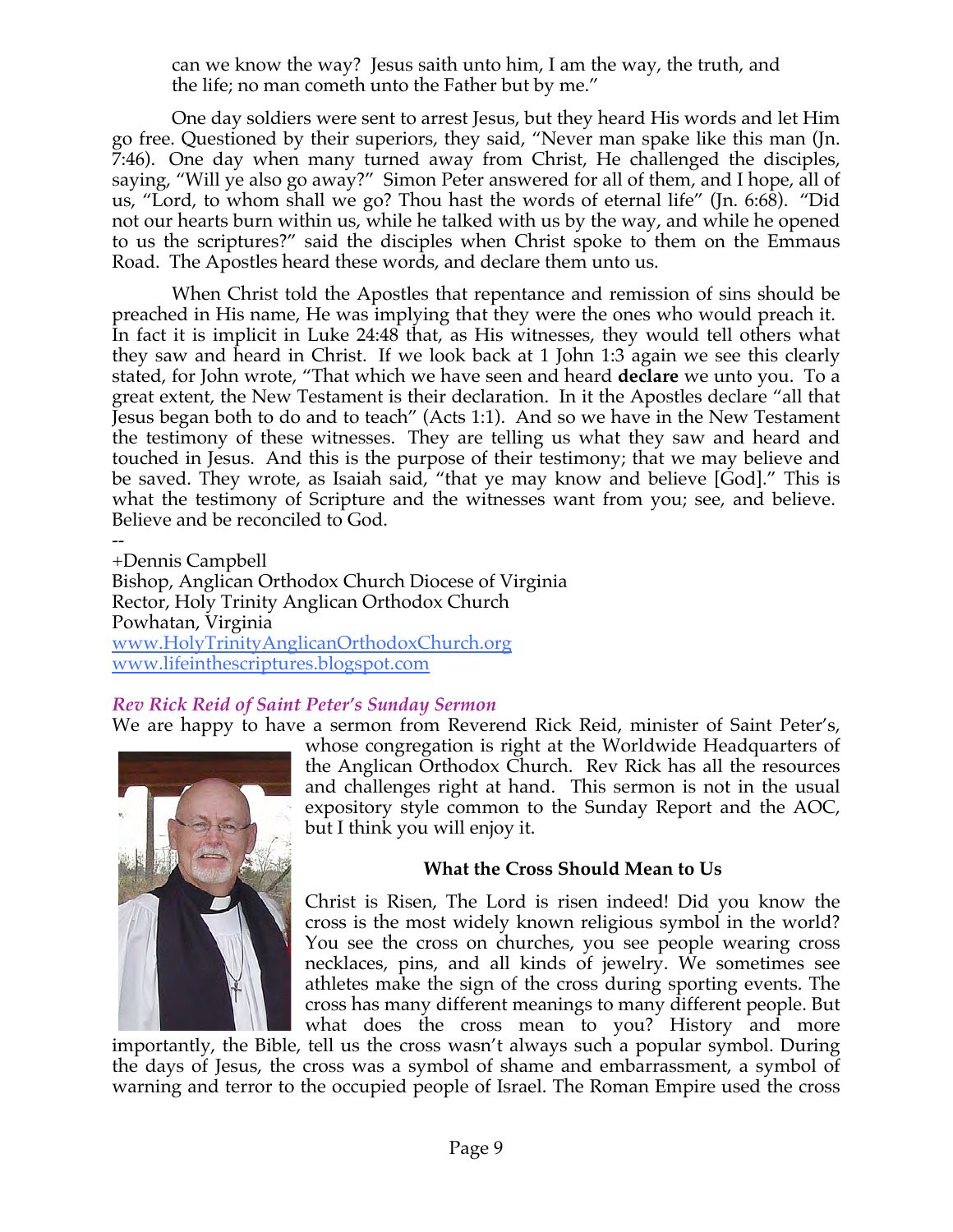as a means of execution, and it was considered to be an extremely shameful and painful way to die.

The Roman emperor Constantine<sup>1</sup> is credited with allowing Christianity to exist as a recognized religion. Christian sources record Constantine experienced a dramatic event in 312 AD, at the Battle of Milvian Bridge after which he claimed the emperorship in the West. According to these sources, Constantine looked up to the sun before the battle and saw a cross of light and written in Greek "*Ἐν Τούτῳ Νίκα*" ("by this, win!"). Constantine commanded his troops to adorn their shields with a Christian symbol (the Chi-Rho), Kie-Row, and thereafter they were victorious. The cross was not common in religious art until the fourth century, when everyone who had ever seen a live crucifixion had died.

But what does the cross symbolize to you? For one man in the early first century, the cross began as a symbol of death, but then became a symbol of life, and forgiveness. Jesus was led out to be crucified along with two criminals. When they came to a place called "the Skull," the Roman soldiers crucified Jesus, with one criminal on his left, and one on his right. Here a prophecy is fulfilled: Isaiah had foretold that Jesus would be numbered with the transgressors. When Jesus was hung on the cross, he was lowered to the level of a criminal. He was brought down to the same level as those other two criminals, and everyone else who had ever been crucified.

Many people were mocking Christ, including these two criminals. (I paraphrase now from St Luke's Gospel), one of the criminals said: aren't you the Christ? Save yourself, and us!" "If you're the Messiah, the Son of God, like you say you are, why don't you get out of this situation?, and get us out of here too! This criminal blasphemes Christ, mocking his claim to be the Son of God.

The way this criminal blasphemes the Messiah reminds us of how many in our world today blaspheme Christ. Jesus is the Son of God? I don't think so. Why doesn't he prove it? Why doesn't he do something to prove that he is the Son of God, someone I should worship? Prove it!"

Some people today mock the idea of Jesus being the Saviour of the world, just like that criminal hanging next to Jesus. Unfortunately, we sometimes have more in common with that criminal who mocked Christ than we would like to admit. In the eyes of God, all of us really, are criminals. All of us have led lives of disobedience and rebellion against God. Do things this way, God says. And we say, No, I'll do things my way instead. We live lives that violate God's will, over and over again. You and I are criminals in the eyes of God. When things don't go our way, we begin to have fears and doubts.

We are sinners, and ultimately, it is because of our sin that Jesus suffered and died on the cross. It wasn't the Jews. It wasn't the Romans. But it was us, our rebellion against Him, our sin… that's what put Christ on the cross. That's why he suffered, taking the punishment that we deserve for our sin.

But listen to this, one of the criminals has a change of heart. Instead of continuing to mock Christ, he grows silent, and then he rebukes his fellow criminal: *<sup>40</sup>Dost not thou fear God, seeing thou art in the same condemnation?41And we indeed justly; for we receive the*  due reward of our deeds: but this man hath done nothing amiss.<sup>4</sup> And he said unto Jesus, Lord,

 $1$  Constantine, credited with bringing Christianity into the governmental mainstream was also the first Briton to be emperor, having been called to the position from the English town of York, then the most significant city in the island nation.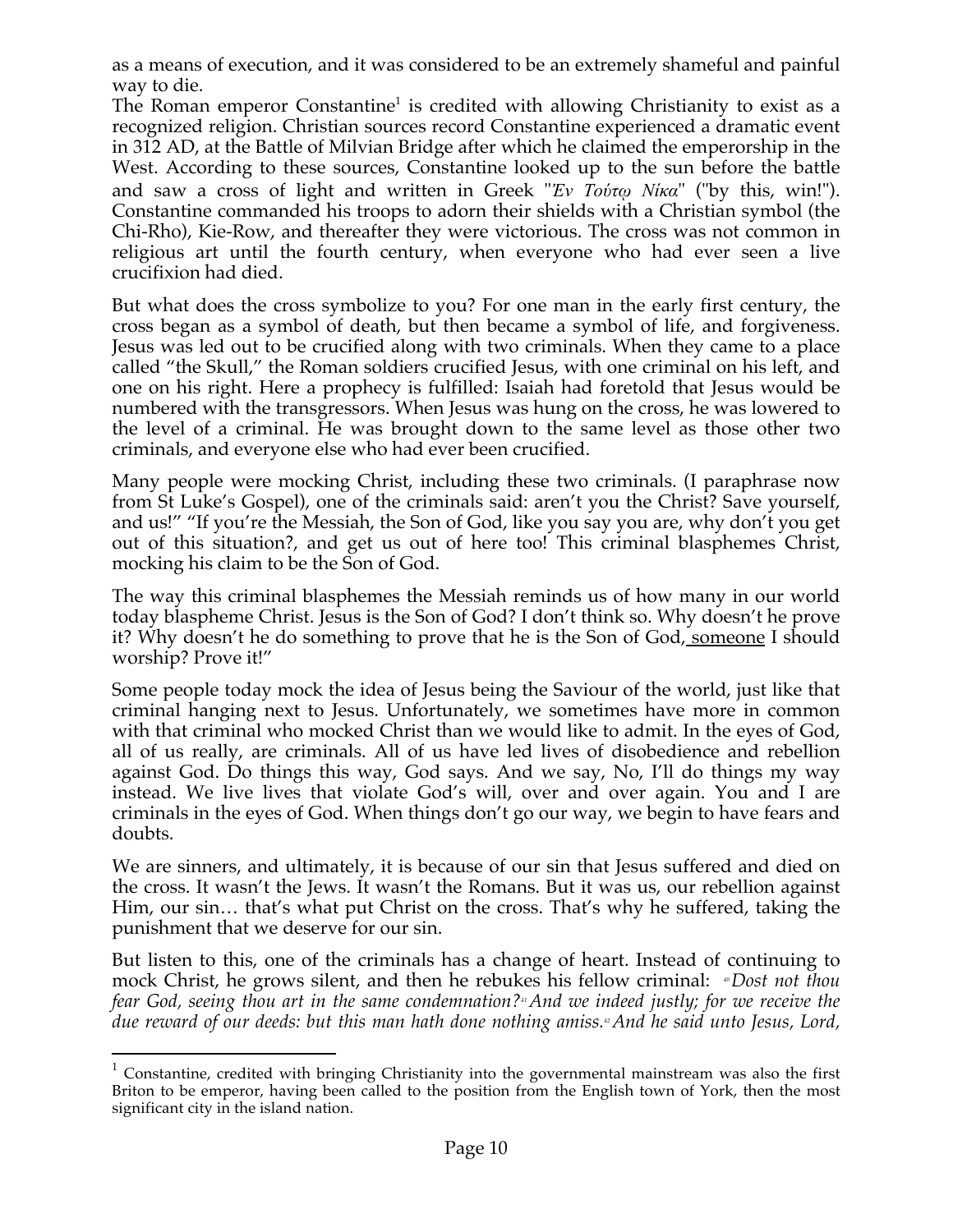*remember me when thou comest into thy kingdom.43And Jesus said unto him, Verily I say unto thee, Today shalt thou be with me in paradise*

A change of heart takes place in this criminal. He starts to defend Christ. He confesses his sinful life; we are getting what our deeds deserve. He even acknowledges that Jesus is innocent.

What was happening in the heart of this criminal? He was repenting. The Holy Spirit was working in him. Perhaps, as he hung from the cross, he realized the depth of his sin.

Perhaps he remembered all the things he had learned about the Messiah when he was younger, the idea of a suffering Messiah, a Messiah that would be mocked. As he hung from the cross, the Holy Spirit led him to repent, to believe that Jesus was the Messiah.

He defends Christ. He confesses his sin. And then, he turns to Christ, and says, *Lord, remember me when thou comest into thy kingdom*. In other words, I repent of my life as a criminal. I repent of my mockery. I believe that you are a king, the Messiah who was to come. I believe that you have fulfilled the Old Testament prophesy. I believe that you are a King who shows mercy. Forgive me for the life I have led. Forgive me for the way I mocked you. When you come into your kingdom, have mercy on me. Lord, remember me.

These words of repentance are also our words, aren't they? As we see Jesus die on the cross, we also pray, "O Lord, forgive me for my life of rebelling against you. Forgive me for doubting you and questioning you. Forgive me. Have mercy on me. Remember me, when you come into your kingdom.

And Jesus, even though he was being shown no mercy... showed mercy to that criminal. *Verily I say unto thee, Today shalt thou be with me in paradise.*

Crucifixion was often a two or three day process. But Jesus tells this man, today, this very day, you will be in paradise, heaven that wonderful place where those in Christ go. This very day, you will be there, and you'll be there with me, your Messiah, your King. Jesus gives to this man an unconditional pardon; he completely and totally forgives him, and gives him the hope of eternal life.

Why?, because, at that very moment, Jesus was dying for that criminal's sins on the cross. At that very moment, Jesus was dying for all that man's criminal acts against society and against God. Jesus was paying for that. All that mockery, Jesus was paying for that too. What amazing love, that as Jesus suffers for this man, he offers him forgiveness, an unconditional pardon, the sure hope of eternal life.

Jesus does the same thing for us. How is it that Jesus can say to us, Without a doubt, you are forgiven? I am with you always, and someday, you will be with me in paradise." Jesus says that to you, how?

Because on the cross, Jesus took all of our sins away, past, present, and future. All the different ways we have rebelled against God, Jesus, paid for those sins. Jesus offers to us an unconditional pardon, a clean slate, the sure hope of eternal life with him.

What did the cross mean for this criminal? At first, I'm sure; it was a symbol of shame, terror and death. It meant that he was found guilty and was paying the price for his sins. But now, because of what Jesus said to him there, the cross takes on a new meaning for him. Here is where he meets his Saviour. Here is where he confesses his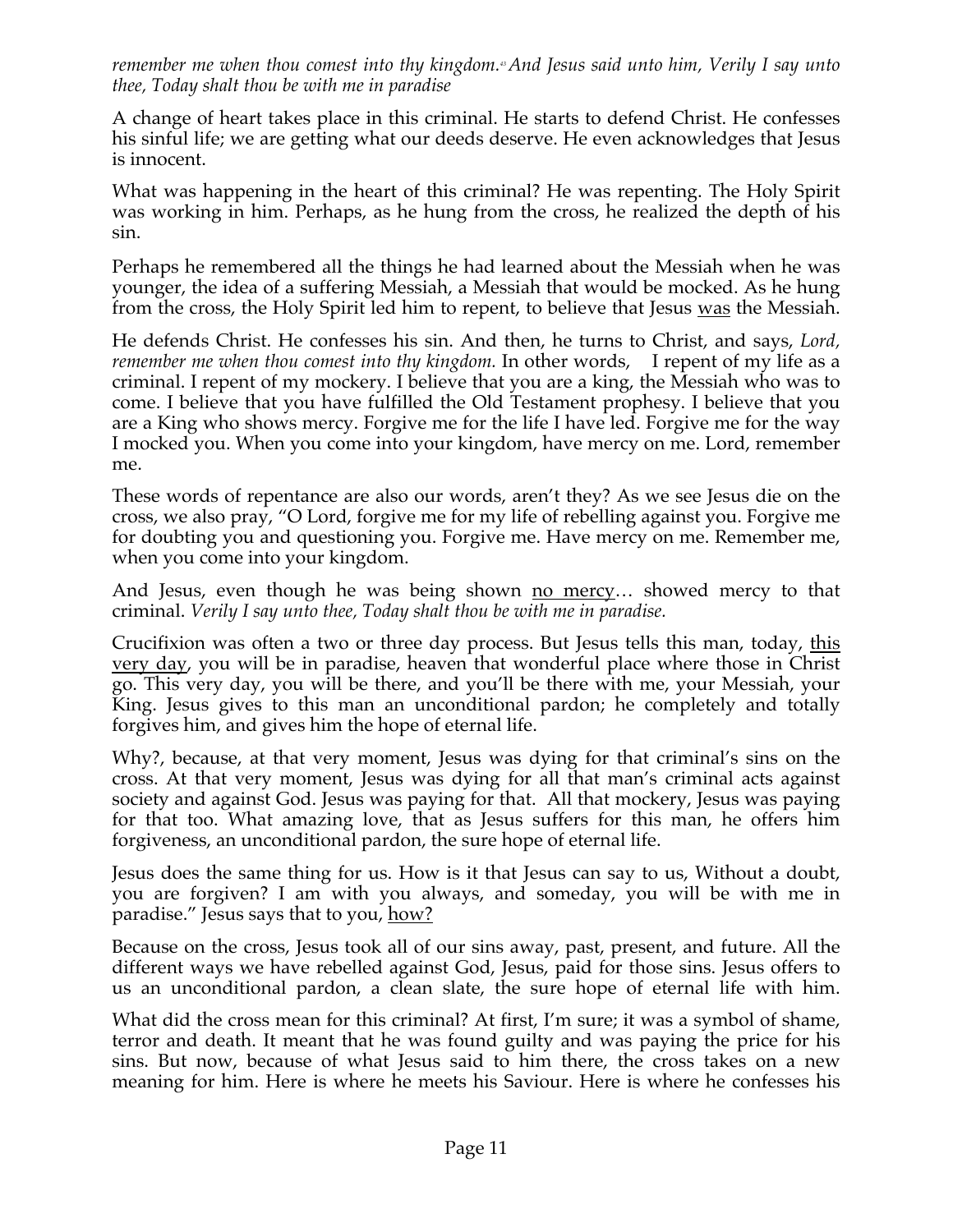sin. Here is where he receives a wonderful pardon from the Son of God. The cross is where he receives his salvation.

What should the cross mean to you? All kinds of things should come to mind. You see, we are all that criminal at Calvary. And as we consider the sins in our lives and wonder, can God really forgive us? Then, remember the cross. There Jesus calls out to us, and assures us that we are forgiven, that we will be with him in paradise.

Every Sunday morning, you hear God forgives you. It's because of the cross. The Sacrament of Holy Baptism, the Sacrament of the Lord's Supper, these are God's gifts to you, made possible only by the cross. Why is it, that God hears our prayers? How can we be so confident that God really does love us, and that there is a place in heaven for us? It's because of the cross.

May the cross always remind us of Jesus Christ, and of his death, and passion. But most of all, the salvation that is ours because of His mighty resurrection on that Easter Sunday. *Amen.*

### *Rev Bryan Dabney of Saint John's Sunday Sermon*

We are fortunate to have Bryan's Sunday Sermon. If you want people to come to The



Truth, you have to speak the truth, expouse the truth and live the truth. This is really a good piece and I commend it to your careful reading.

### **First Sunday after Easter**

In Revelation 1:4-20 we read of the apostle John's commission to the seven churches which are in Asia(v. 4) wherein he was instructed by

our Lord to, Write the things which thou hast seen, and the things which are, and the things which shall be hereafter (v. 19). From the beginning, God has utilized both the prophets and the apostles to communicate to mankind his firm intention to bring an end to the wicked powers which now hold sway over our world. In the Old Testament, he gave the prophet Amos to write: Surely the Lord GOD will do nothing, but he revealeth his secret unto his servants the prophets (3:7). To the prophet Isaiah he said, Fear ye not, neither be afraid: have not I told thee from that time and have declared it? ye are even my witnesses... (44:8). And to Zechariah, he posited the query: Should ye not hear the words which the LORD hath cried by the former prophets, when Jerusalem was inhabited and in prosperity... ? (7:7).

In St. Matthew's gospel, our Lord prophesied concerning the end of days (24:1-24), wherein he explained the course of events that would transpire prior to his glorious appearing; after which, he reminded the disciples, Behold, I have told you before (v. 25) signifying that he had discussed this with them earlier in his ministry. St. Paul noted that believers should not be soon shaken in mind, or be troubled, neither by spirit, nor by word, nor by letter as from us, as that the day of Christ is at hand... for that day shall not come, except there come a falling away first, and that man of sin be revealed... (II Thessalonians 2:2-3). St. Peter noted in his first epistle that, the end of all things is at hand: be ye therefore sober, and watch unto prayer (4:7). St. Jude admonished all to, remember ye the words which were spoken before of the apostles of our Lord Jesus Christ: how that they told you there should be mockers in the last time, who should walk after their own ungodly lusts (vv. 17-18). The Bible tells us that, All scripture is given by inspiration of God and is profitable for doctrine, for reproof, for correction, for instruction in righteousness, that the man of God may be perfect, throughly furnished unto all good works (II St. Timothy 3:16-17). And so it follows, that the Book of Revelation— like every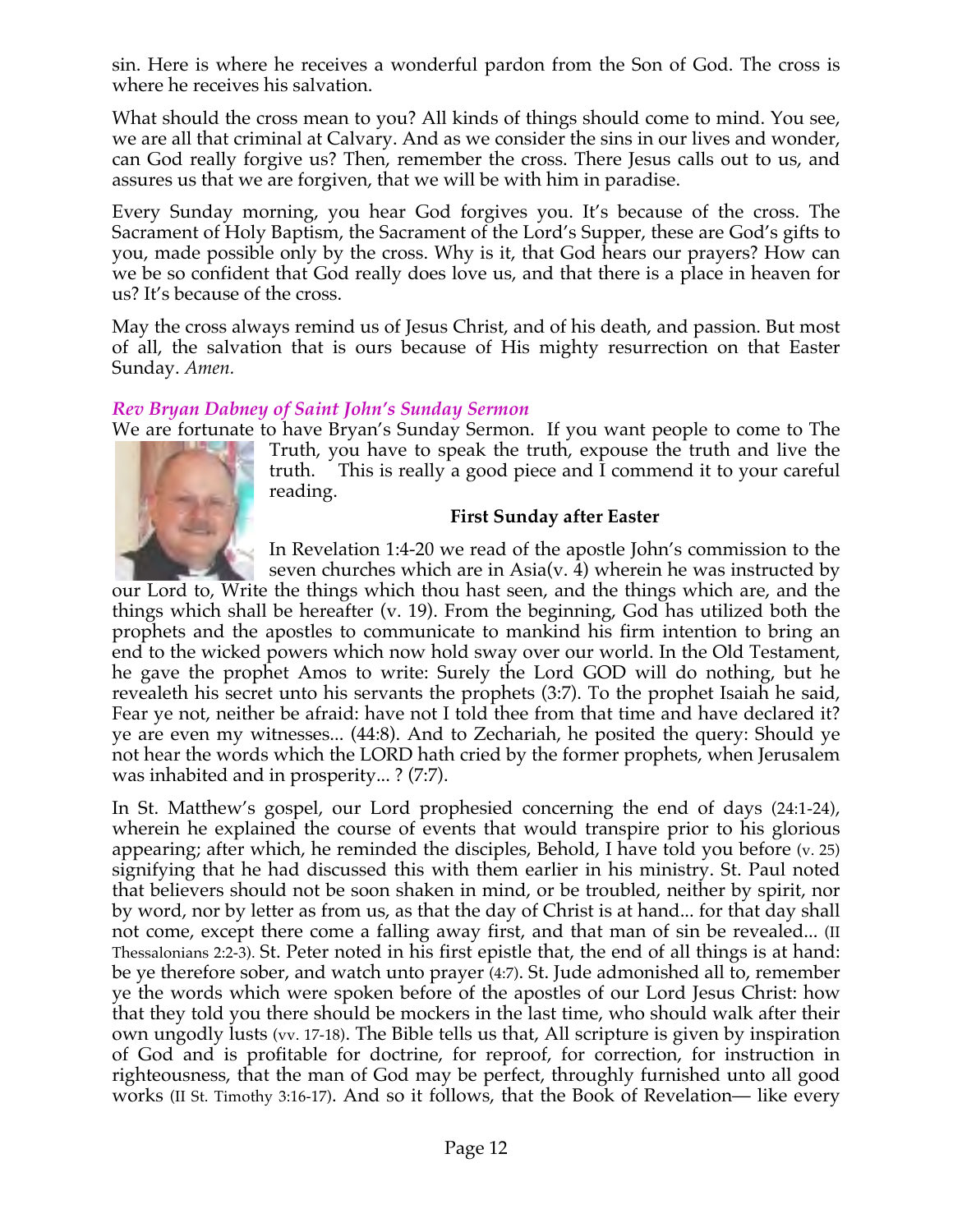other book of the Bible— has been given to us for our edification and enlightenment. Unlike the Old Testament book of Daniel, it is not a sealed book (22:10) as our Lord would have us to read it for our eternal good (Revelation 1:3).

With that in mind, let us examine the messages he gave to the beloved apostle concerning the seven churches of Asia Minor. We will also see how they apply to the churches of today.

To the church at Ephesus, our Lord applauded their works and their patience and how they had rejected the false and deceptive among them. He also chided them for their turning away from their love for the gospel. As Matthew Henry noted, "Those who have much good in them may have something much amiss in them, and our Lord Jesus, as an impartial Master and Judge, takes notice of both." It would seem that in their zeal, the Christians at Ephesus had lost sight of the purpose for their zeal. This is something every believing church body must keep ever before them: that the object of our worship is God through Christ Jesus. Our works will be meaningless without the imprimatur of Christ upon them as we are not working for ourselves but for him.

The church at Smyrna was recognized by our Lord to be a faithful body of believers who were under persecution. He advised them to Fear none of those things which thou shalt suffer (2:10). Those who face persecution are often burdened with fearfulness, and fear can diminish faith if it is allowed to grow within the body. Our Lord's victory at the cross vanquished the fear of sin and death, and so it is fitting that all who are born again in his name are also victors with him and co-heirs of God's kingdom. Therefore, our Lord expects us to live that victory which he has won for us on Calvary's cross.

The church at Pergamos was chided by our Lord for its embrace of the doctrines of Balaam, and the Nicolaitanes. The former involved the worship of idols and included many false teachings relative to worship and church order. The latter speaks of the formalizing of a priestly hierarchy that lorded over the laity. Our Lord desires that we reject those human traditions which violate his moral and ethical laws. We must therefore worship the Godhead with reverence. We must adhere to the established order for the administration of the word through the offices of the bishop, the priest or presbyter, and the deacon. Consider the admonition of Bishop Ryle: "We must be careful that we do not give ministers a place and honour which does not belong to them. We must never allow them to come between us and Christ. The very best are not infallible. They are not priests who can atone for us. They are not mediators who can undertake to manage our soul's affairs with God. They are men like us, needing the same cleansing blood, the same renewing Spirit, men set apart to a high and holy calling, but still, after all, only men. Human nature, alas, always prefers a visible minister to an invisible Christ. Nor must the minister, or any Christian, desire to be great in the eyes of men, but rather great in the eyes of Christ. His aim must be not so much to rule the church as to serve it, not a master but a servant."

The church at Thyatira was a mix of the profane and the godly. Our Lord recognized their good qualities, but he rebuked them for permitting their faith and practice to become linked to harlotry and idolatry. There is no substitute for offering God what he expects. Denying our Lord the proper worship he desires will not bring us a blessing but a something far less. The introduction of women priests, and other persons with sordid and licentious beliefs can only mark a church body as being more akin to Sodom than to Christ.

The church at Sardis was referred to as partly dead and partly alive. Our Lord advised them to be watchful and strengthen the things which remain. A dead church will not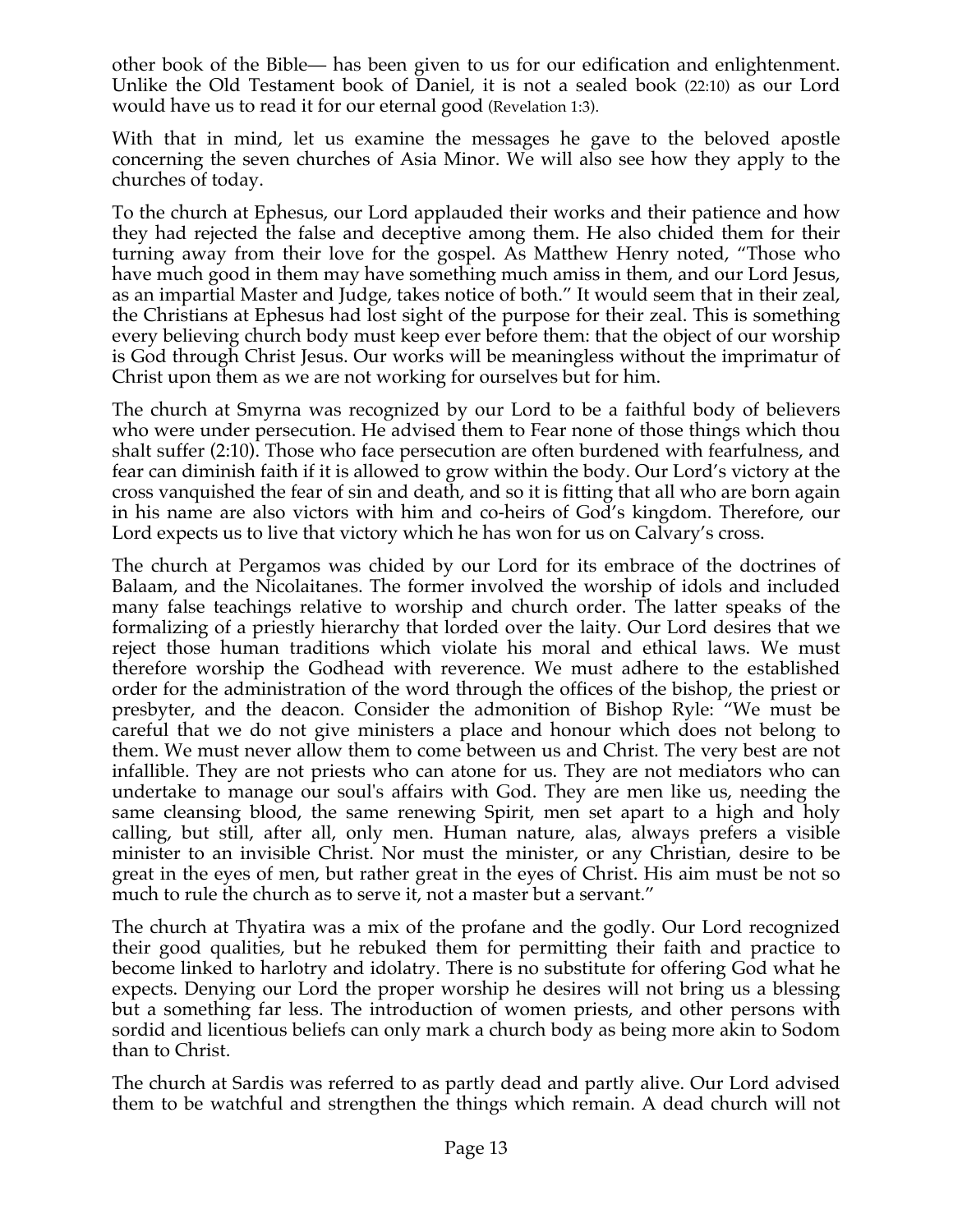listen to our Lord Jesus Christ because Satan has gotten a foothold there, while those that are alive will heed his calling. The dead church is liken unto the whited sepulchres that outwardly appear pleasant, but are inwardly filled with dead men's bones. These churches contain many spiritually dead souls who are pretending to be spiritually alive. Their lack of a proper biblical understanding and their acceptance of those godless tenets of Modernism reveal them to be more akin to a mausoleum rather than a fold of the living Christ.

The church at Philadelphia was blessed of our Lord on account of their true and abiding faith in him. All who worship the Godhead in Spirit and in Truth, who heed his warnings and trust in his word will one day receive his reward of an open door and his divine preservation from the hour of temptation which shall come upon all the world to try them that dwell upon the earth. Our Lord has said that evil shall not prevail against his church, and in that we should take much comfort. Keeping ourselves in the word and remaining faithful will open the door of God's blessings to us, but we have the added benefit of being kept from the terrible time to come when the whole world will fall under Satan's great deceiver— the Antichrist.

The last church mentioned was Laodicea. It was rich in the things of this world and believed it needed nothing else; but to our Lord, it was a church that was wretched, and miserable, and poor, and blind, and naked. Those of Laodicea were— as their name is interpreted— judges unto themselves concerning the things of God. The current version of Laodicea is no different. Nevertheless, if Laodicean Christians think that they can manipulate Scripture to suit their jaded opinions and earthy desires, it will not be long before they fall completely away from their standing as a godly church, and thus be transformed into a synagogue of Satan.

The seven churches are also seven witnesses. They are witnesses on behalf of our Lord in either the positive or the negative. As to the former, they proclaim the gospel of peace to a sin darkened world. As to the latter, they are objects of warning as our Lord will judge all unconfessed offenses with severity. Today, we have a choice to take to ourselves those godly characteristics of the seven churches of Asia and live by them, or else succumb to their several evils. God has given us his word, so there is no excuse on our part for not following it. Purpose then in your heart today to be obedient to God's will and commandment so that you might have life and have it in abundance.

Let us pray,

**ATHER**, assist us as we walk the pilgrim's path of this mortal life; that in all things **FATHER**, assist us as we walk the pilgrim's path of this mortal life; that in all things we might stand for the truth of thy word written and reach out to others that they too might do the same; for this we ask in the name of our Lord and Saviour, Jesus Christ. Amen.

Have a blessed week, Bryan+

# *After Church Hospitality*

Sadly, no after church snacks. The same story every week, is it not? The fact is that we are supposed to be on a low carb diet and there really aren't any low carb snacks that appeal to us. So, with no fatted dog nut in sight, we were out of luck! Please someone, between now and next Sunday invent some no-carb dog nuts.

After church goodies providers as currently signed up: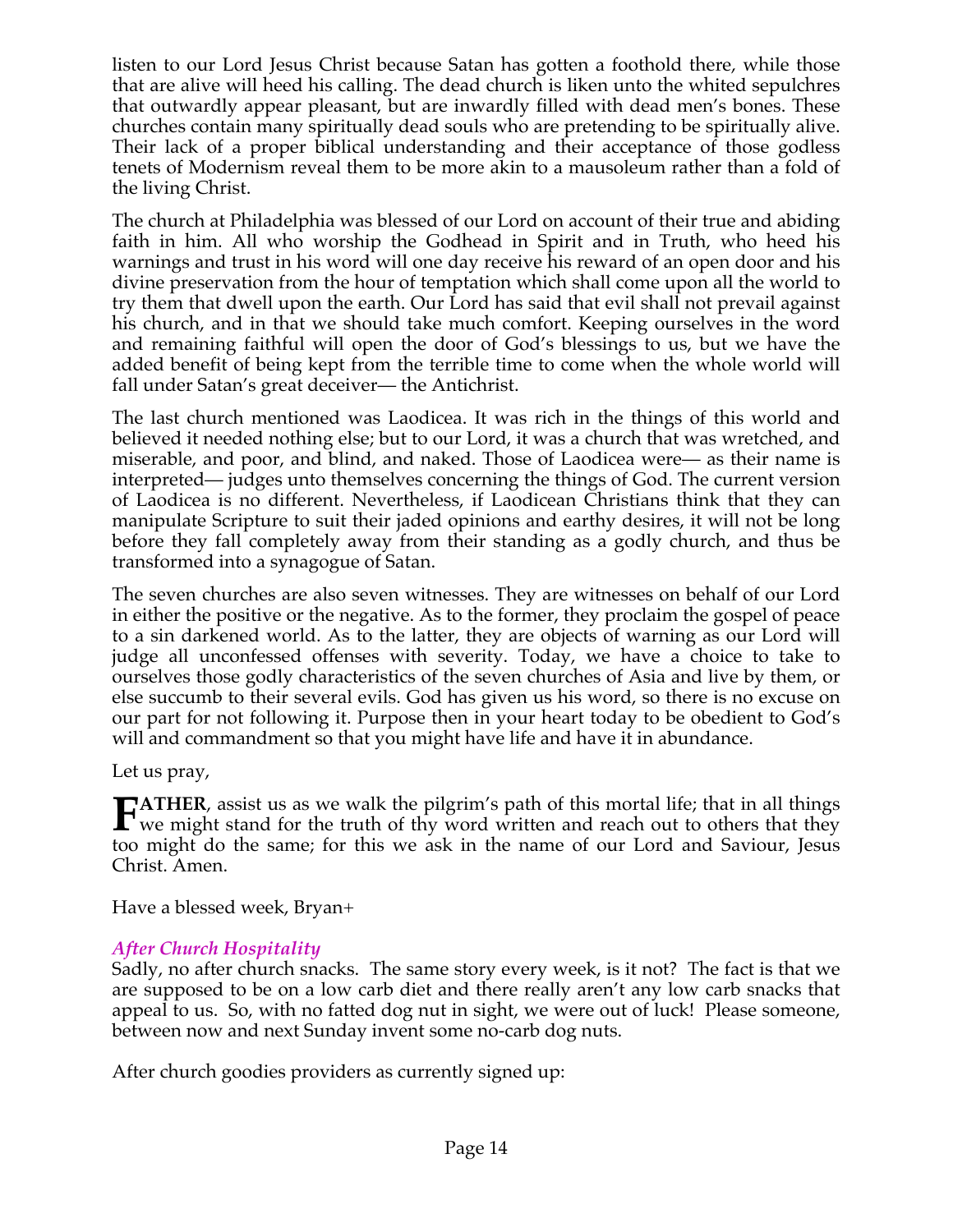#### **Date Name** 27 April 2013 **Opportunity Available –First Sunday after Easter**

# *People in our Prayers* - http://faithfulcenturionprayerteam.blogspot.com/

### **Why? Prayer is an extremely important activity.**

It is not that God knows not our needs, for He surely does. Yet, Jesus commanded us to ask God for those same needs. In addition to the obvious of asking God for help, offering thanksgiving and the like, prayer helps us focus our thoughts on how we might do God's work.

The Prayer Team of the Church of the Faithful Centurion was established to help our members and fellow Christians pray for those in need and to give thanks as well for the blessings we have been granted.

### **Who can be on the list? Do I have to be a member of the Church of the Faithful Centurion to be prayed for?**

No! The only qualification to be on the list is that you want our prayer team to pray for you. We are Christians and are happy to pray for you, no matter who you are. If you want help from God, you are our kind of people.

### **What is the commitment from the prayer team?**

Each member of the team will pray for the desired outcome at last once per day.

### **How do I get myself or someone else on the prayer list?**

You can email one of the prayer team leaders: Jack - jack@faithfulcenturion.org or Dru dru@ faithfulcenturion.org, or call the church office at (619) 659-3608 or fill out a prayer card at church.

### **What should I ask for?**

Depends on what you want. Some people merely want God to be asked to heal their ills and be mentioned by their first name, others want a specific outcome and / or have more of their personal information known to the team. Ask for what you want. It is your desire and need for prayer the team is attempting to meet. For typical examples, see the list below.

### **Updating the Team**

If you are on our prayer list, or if you have submitted a person that you have asked us to pray for, please update one of the team members or Hap in person, by telephone or email. It helps to be able to pray specifically for these individuals including their specific needs; plus if they get better, it is nice to give thanks!

Please note that on the yellow (maybe green or orange if you get an old one) cards at church, you can ask that those to be prayed for have their names disseminated to the prayer team. Those names will be said in church and appear here. Or, you can ask that their names and purpose be kept confidential, then only Hap will know to pray for them.

### *Prayer List Notice – If you have someone on the prayer list and their needs have changed, please let us know. We'd like to update our prayers to reflect the need and most important to give thanks!*

### *Travel*

*Hap, Dru and Jack Arnold* are on travel this week to Phoenix. *Members of the 196<sup>\*</sup> Fighter Squadron* are on travel from their reunion, please give thanks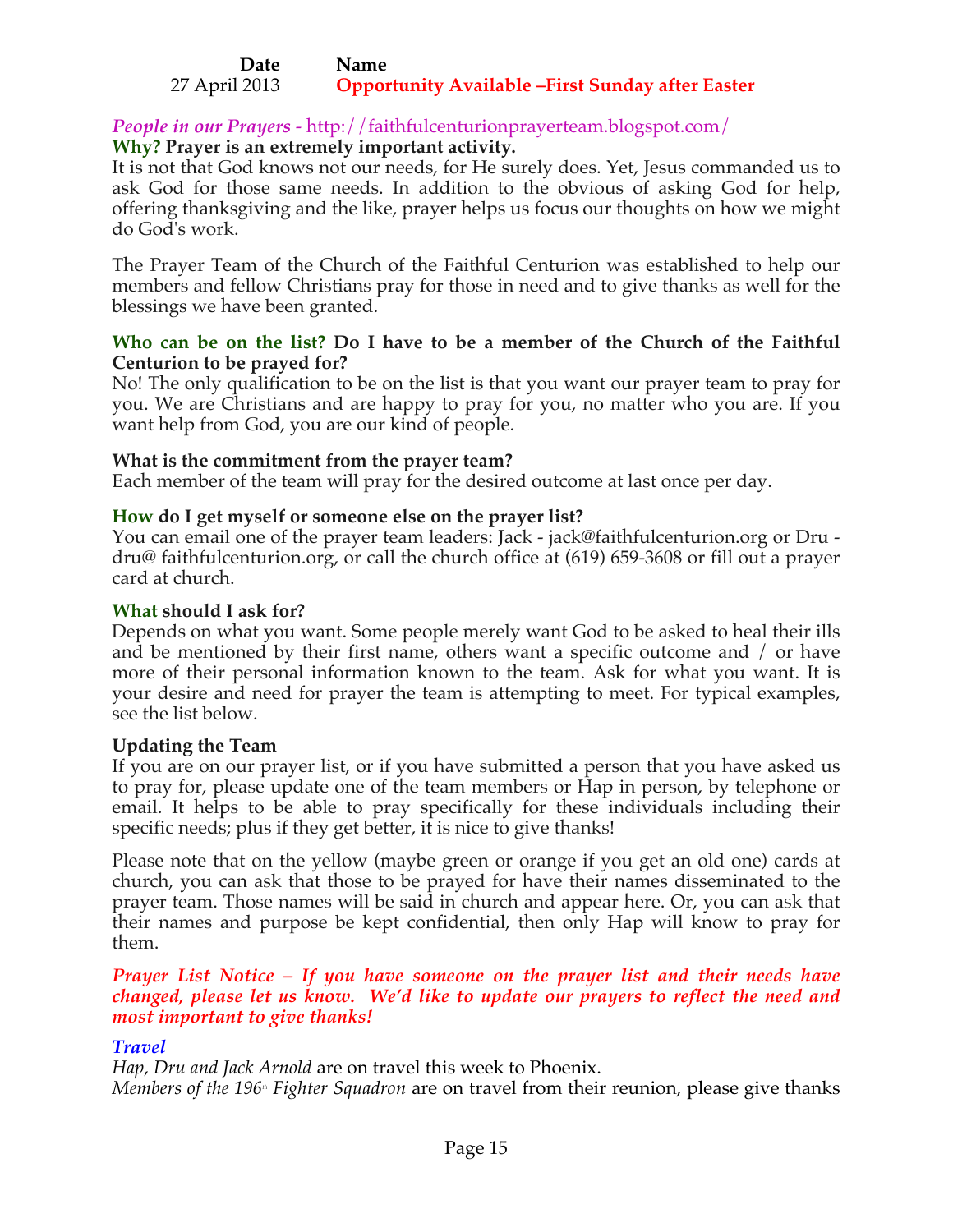for the successful reunion and pray they may all return to their homes in peace.

# *Birthday*

Terri Jennings celebrated her 58<sup>th</sup> Birthday on 26 April 2014.

# *Anniversary*

*Rev Rick and Virginia Reid* celebrated their 35<sup>th</sup> Anniversary on 7 April 2014.

# *Move*

*The Thomas Family* is now in Okinawa for a second short tour. Please pray for this new assignment to go well for Kurt and for Mary and the kids to make new friends. In particular pray that Kristyna and Mitchell will develop good friends and schoolmates there so as to further their development as both Christians and citizens. Give thanks the safe move and ask for continued good developments.

# *Departed*

- *Brian Smith* left for home on 21 April 2014, after a long battle with lung cancer; it cannot be said the cancer won, he is with the Lord in victory. He was able to do what he wanted and needed to do until two days before his death, for that we are all grateful. His only concern about leaving was for his wonderful wife Melany who of necessity remains behind. Please give thanks for his safe passage and pray that Mel will keep her trust in the Lord and let Him carry her worry.
- *Three hundred Korean high school students* perished in the sinking of Korean passenger vessel, SEWOL, on 16 April 2014. Please pray for peace of mind, soul and heart for the families of those who perished. Please give thanks for the bravery and compassion of PARK Ji Young, aged 22 years, who remained on board to help rescue as many souls as possible. She even gave a student her own life vest. Her body was later found floating in the frigid waters of the sea. Ask God to help the families deal with their grief.
- *Andrew Scally* passed away after a difficult time on 10 April 2014. Please pray for peace of mind for Andrew's family, in particular his son Keith who has been there to help him. Pray for his family to put their trust in our Lord and let God carry their worries as they adjust to his absence.
- *Selma Martinez* passed away on 12 April 2014. Please pray for peace of mind for her husband Luis, as well as for trust in the Lord for him and the rest of the family, in particular her daughter Andrea.

# *Nearing the end of their time here on earth*

- *Alan* is a victim of metastasized colon cancer already destroying his liver. His youngest sister has put aside her hard-earned career to care for her brother in these days on earth. Please pray for him as he prepares to go home to be with his family who have gone before him. Please pray for comfort, understanding, strength and guidance for Alan and his family who will of necessity remain behind.
- *Paul* has dementia and does not remember to eat. He has been in the hospital the last few days and will return to the Nursing Home today. Pray he will eat and that his family will be together in one accord as they take care of him. He is being moved from one hospital to a larger one this morning because of blood issues.
- *Saundra* is in ICU with congestive heart failure after a heart operation. She is aged and frail. Saundra is near the end of her time here on earth. Please pray for comfort, understanding, strength and guidance for Saundra and her family who will of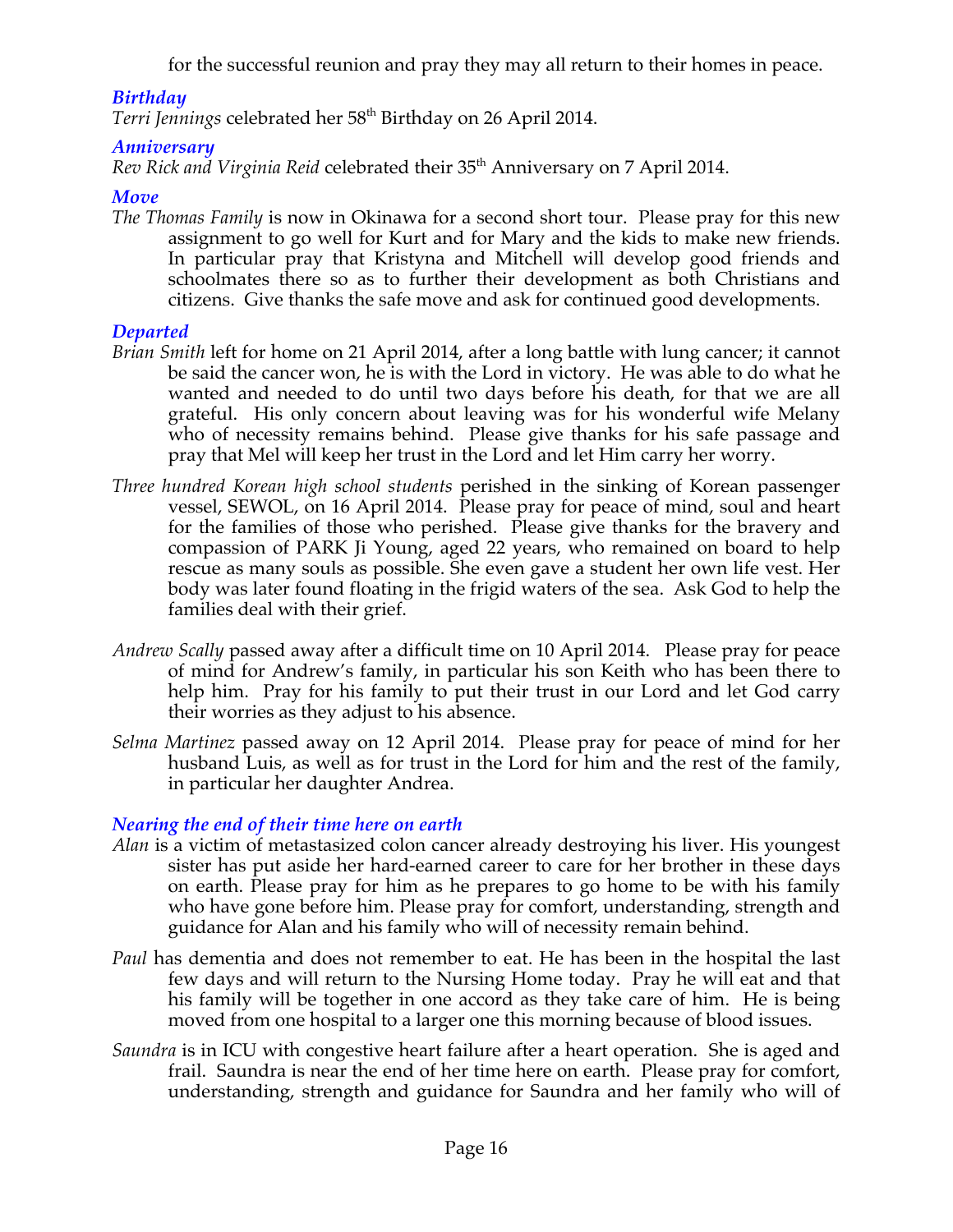necessity remain behind. Pray for the love of God to stay foremost in their hearts.

*Polly* is in hospice care with dementia and spinal stenosis. Please pray for her as she prepares to go home to be with her family who have gone before her. Pray for the faith of her family to build and the transition to be good.

# *Homebound or Infirm*

- *Martha and Irene* both have Alzheimer's Disease. Pray that their hearts will stay close to Jesus.
- *Walter* has many health issues and is growing weaker and weaker. Pray Walter will learn to be able to swallow correctly.
- *Joan* has had serious medical problems that have kept her confined. On 26 September 2013, she took a fall. Please pray that in the weeks ahead her health will remain stable.
- *Lou* has aspiration pneumonia. Please pray for the infection to be knocked down and for her continued recovery.
- *Frank* has been coping with various ailments from older age. He is in his 90s and it has been a difficult year. Pray he will find comfort in God, that those who provide care to him will pay attention to him, do their best and give him the love we all desire. Pray that the coming year will provide relief to him.
- *Norma, Sara's mother* is in a state of deteriorating health, both physically and mentally, with both dementia and Alzheimer's. She is slowly drifting away, though she still recognizes Sara and prayer gives her a sense of peace. Please pray for both Sara and her mother to put their cares and worries on God's shoulders so they can deal with the many problems involved.

# *In need of a miracle or understanding of God's Plan*

- *Sarah,* wife of Rev Geordie (AOC UK), has been treating for ovarian cancer. The treatment has not worked and she has been advised her time here on earth is short. Please pray for a miraculous remission; that Sarah's remaining time here on earth might be good. Help Sarah, Geordie and their family put their trust in the Lord and let Him carry their worry.
- *Rev. Thomas Brooks* is not improving and being kept alive by artificial machines. Please pray for a miraculous recovery and if that not be God's Will, a rapid passing to home. Help Thomas' family put their trust in the Lord and let Him carry their worry
- *Ronnie* has kidney cancer that has spread and the surgeons are very concerned. Please pray the medical team to formulate a successful treatment plan and for a miraculous remission; that Ronnie's remaining time here on earth might be good. Help Ronnie and family put their trust in the Lord and let Him carry their worry.
- *Levi* was cancer free for 4 years and just discovered he has kidney cancer. Levi has a great deal of faith and said whether he is healed or God takes him home he will be fine. Please pray for the medical team to pay attention and to their best and for a good outcome. Pray also that Levi and family will be able to put their worry on God's shoulders. In particular, please pray for pain relief; Levi is 22 years old.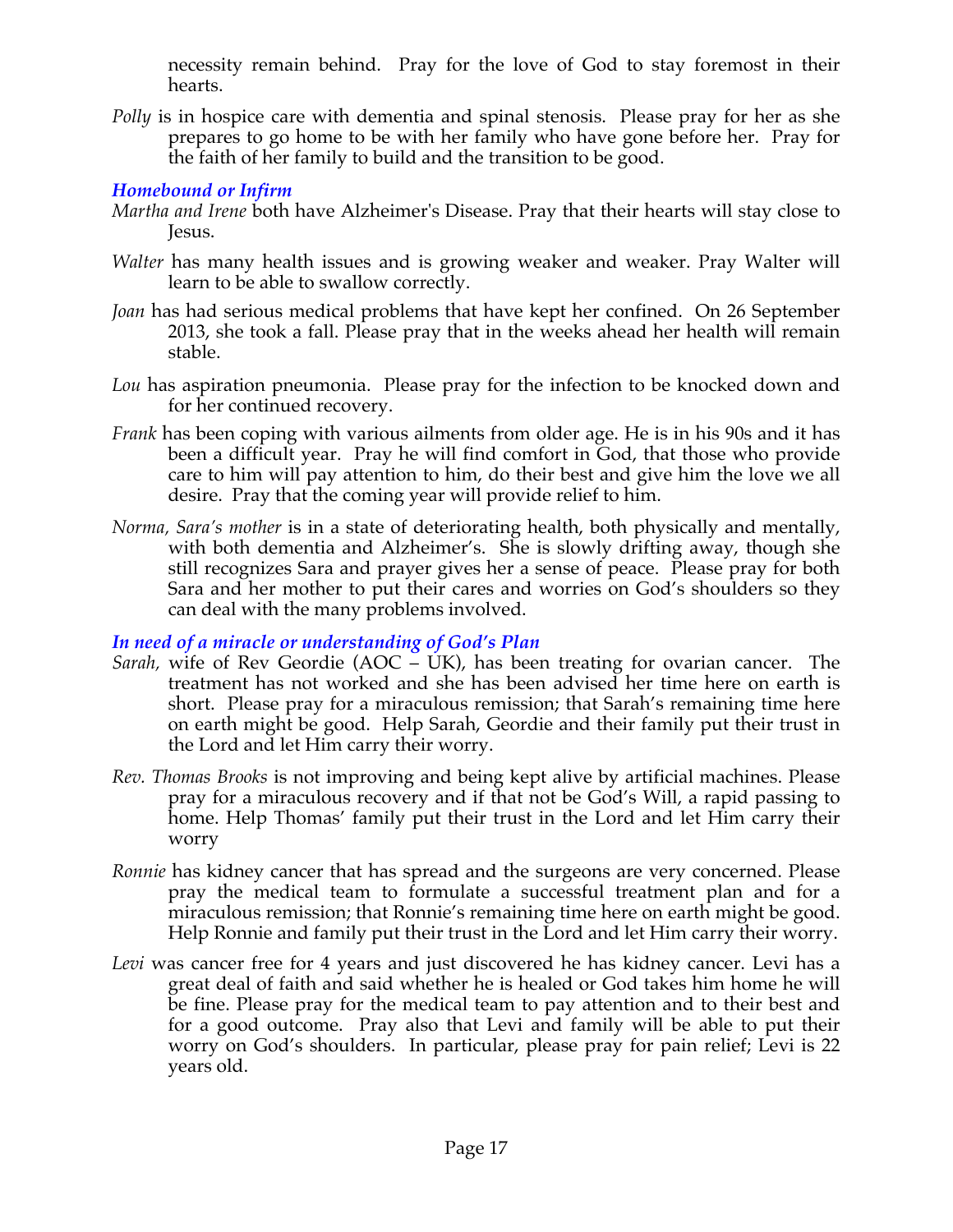- *Ray Daley* is a member of the Royal Canadian Legion and served his country during the Korean War era. Ray is taking chemotherapy treatments for cancer. Meanwhile his son Trevor is in the hospital in a coma and seems to have lost the will to live.
- *Pat* has been under treatment for colon cancer for sometime. He has had major complications the last few days and your prayers will be appreciated by family and friends.
- *Sasha* a young lady with a husband and two children had diagnosed with breast cancer whose cells have spread. They are now in the bone marrow, without a miracle from God she will be leaving soon. Right now she is in the hospital. Her spirit is still strong and asks you continue to keep her in your prayers. Please pray for a miraculous remission; that her remaining time here on earth might be good. Help Sasha and her family, particularly her husband, put their trust in the Lord and let Him carry their worry. Sasha is grateful for all who pray for her and asks you continue to pray for her remaining time here on earth.
- *Dorothy* had pneumonia, on checking her lungs they found tumors which permeated the lung area. Further investigation found a primary site in the colon, with the lung being secondary. It would appear there is no viable treatment at this time. Please pray for a miraculous remission; that her remaining time here on earth might be good. Help Dorothy and her family put their trust in the Lord and let Him carry their worry.
- *Scott,* one of our Lord's ministers who collapsed a week ago and is in the ICU of a Medical Center since he had a pulmonary embolism, with a concurrent infection of several bacterial agents. He has stopped breathing on several occasions, and may have undergone brain damage. He currently is on DNR. Please pray for recovery so that he will continue to do his Lord's calling*.*
- *Becky* has fourth stage metastasized lung cancer and is not doing well with chemotherapy treatments. Please pray for Becky and her husband as they are together during this difficult time in their lives.
- *Larry Howes* suffered a fairly severe stroke. 4 December 2012, doctors replaced a valve in a shunt that had been put in about two weeks before, and Larry responded very well. He was able to go home.

Pray also for confidence in our Lord for Larry and his family. Larry needs a miracle, pray for one. Please.

- *Colleen* has been battling pancreatic cancer over the last year and it has now spread to one of her lungs. Please keep her and her family in your prayers.
- *Christine* has cancer of the colon, which spread to her liver; she is receiving chemotherapy and is having difficulty eating. Please pray for the medical team treating her to pay attention and do their very best; pray also for confidence in our Lord for Christine and her family.
- *Todd* and *Kenny* have both been fighting osteocarcinoma for over five years and have been told their time here on earth is nearing its end, absent a miracle from God. Both are ready to go home and leave the pain, but would like to stay. Please pray for them and their families.

*Surgery*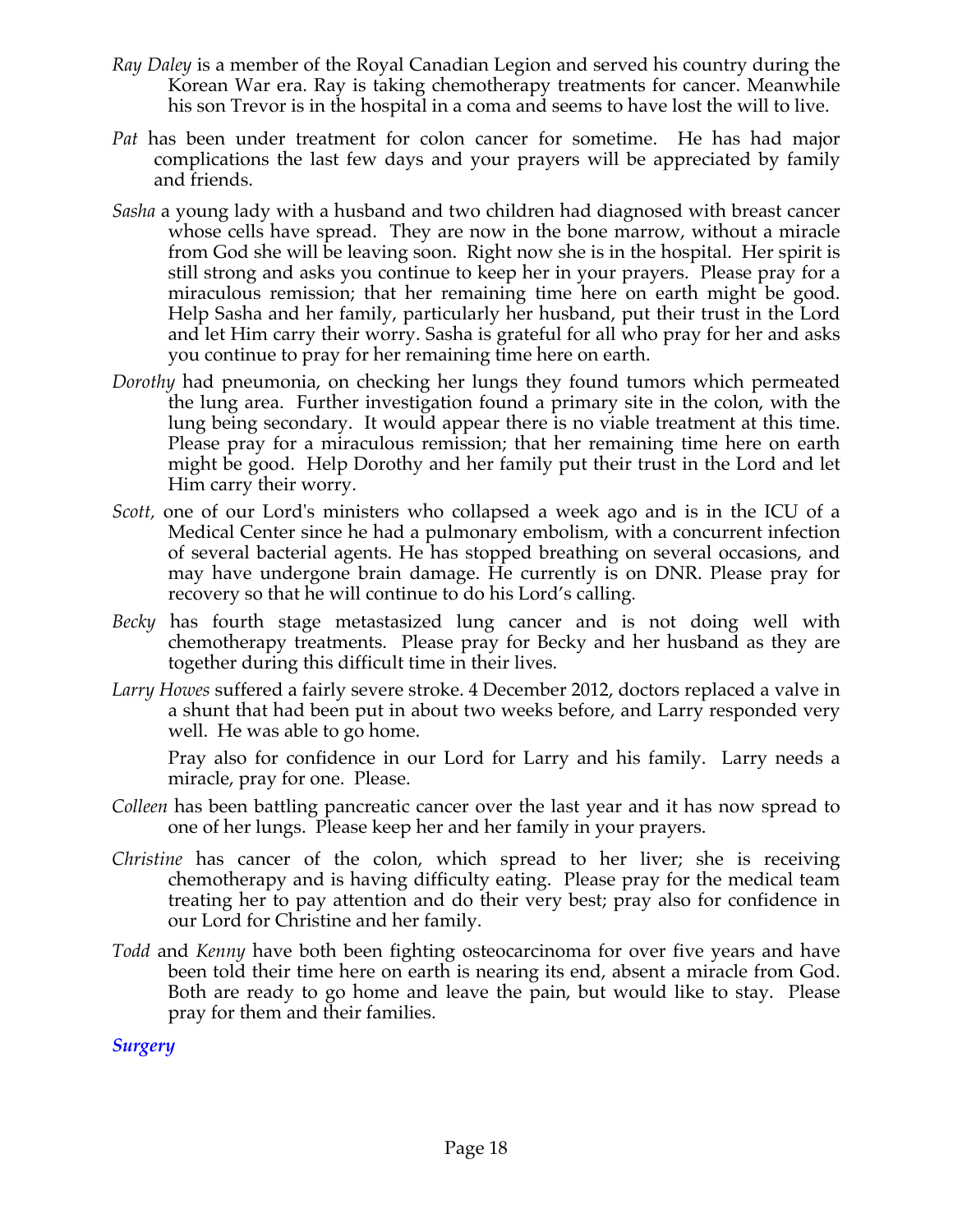- *Weir* is a survivor of two malignancies (prostrate and colon). Recently Weir underwent further tests and he will have to have almost all of his large intestine removed. His surgery will be Friday 28 March 2014. All will appreciate your prayer.
- *Timothy Howes*, age 90, is expected to undergo resection surgery for a twisted bowel on 16 March 2014, due to his age and other complications this is an extremely tense surgery. Please pray for the surgical team to pay attention and to their best and for a good outcome. Pray also Timothy and his family, in particular his son Rev Ken, to put their worry on God's shoulders.
- *Melody Summers* of Gold Creek, Montana has been diagnosed with a brain tumor. She is a very special person in the Gregr family's lives. Please pray for the surgical team to pay attention and to their best and for a good outcome. Pray also Melody and her family will be able to put their worry on God's shoulders. Pray for a special miracle for her and her family.
- *Mario* has early-diagnosed prostate cancer and had surgery. Pray for complete remission and that Mario and his family will be able to put their worry on God's shoulders.
- *Priscilla* was released from the hospital and is now walking and without pain. She is waiting for doctors to come from the USA and will then have an operation. Pricilla and her family thank you for your prayers. Please pray for the surgical team to pay attention and to their best and for a good outcome. Pray also Priscilla and her family will be able to put their worry on God's shoulders.
- *Dustin* who was injured in a work accident when stainless steel sheet metal fell on his right hand. His thumb was severely injured as some of the bones were crushed. Dustin will have surgery on Thursday 22 August 2013, to reconstruct and reset his thumb. They do not expect him to lose his thumb. Please pray for the surgical team to pay attention and to their best and for a good outcome. Pray also that Dustin and family will be able to put their worry on God's shoulders.
- *Dave Pressey*, a bishop with the Anglican Episcopal Church, one of our close fellow jurisdictions, had cataract surgery; his retina tore and he had emergency surgery on Memorial Day. He still has only very blurred in his eye and has headaches. Please pray for healing for his retina and for peace of mind for Dave and his family.
- *Eddie* has upcoming bladder surgery. Please pray for the surgical team to pay attention and to their best and for a good outcome. Pray also that Eddie and family will be able to put their worry on God's shoulders.

# *Testing and Treatment*

- *Liz Strauch* had a pineal cyst, which in the end responded well to a surgical draining last year. Since November 2013, similar symptoms have returned. A CT Scan turned up what is thought to be either a new cyst or an enlarged pineal gland. More testing, including an EEG is in the works. She can no longer work. Pray for strength, courage and understanding for Liz and her family, in particular her husband Ken and sons Caleb and Nathan; as well as for God's guidance for the medical people treating her that they might find the best course of treatment and allow Liz to heal completely.
- *Steve* fell from a roof Saturday, 5 April 2014. His injuries were multiple, extensive, severe, and life threatening. He is slowly making improvements. He still has a long road to travel and is still in great need of prayers. Yours are very much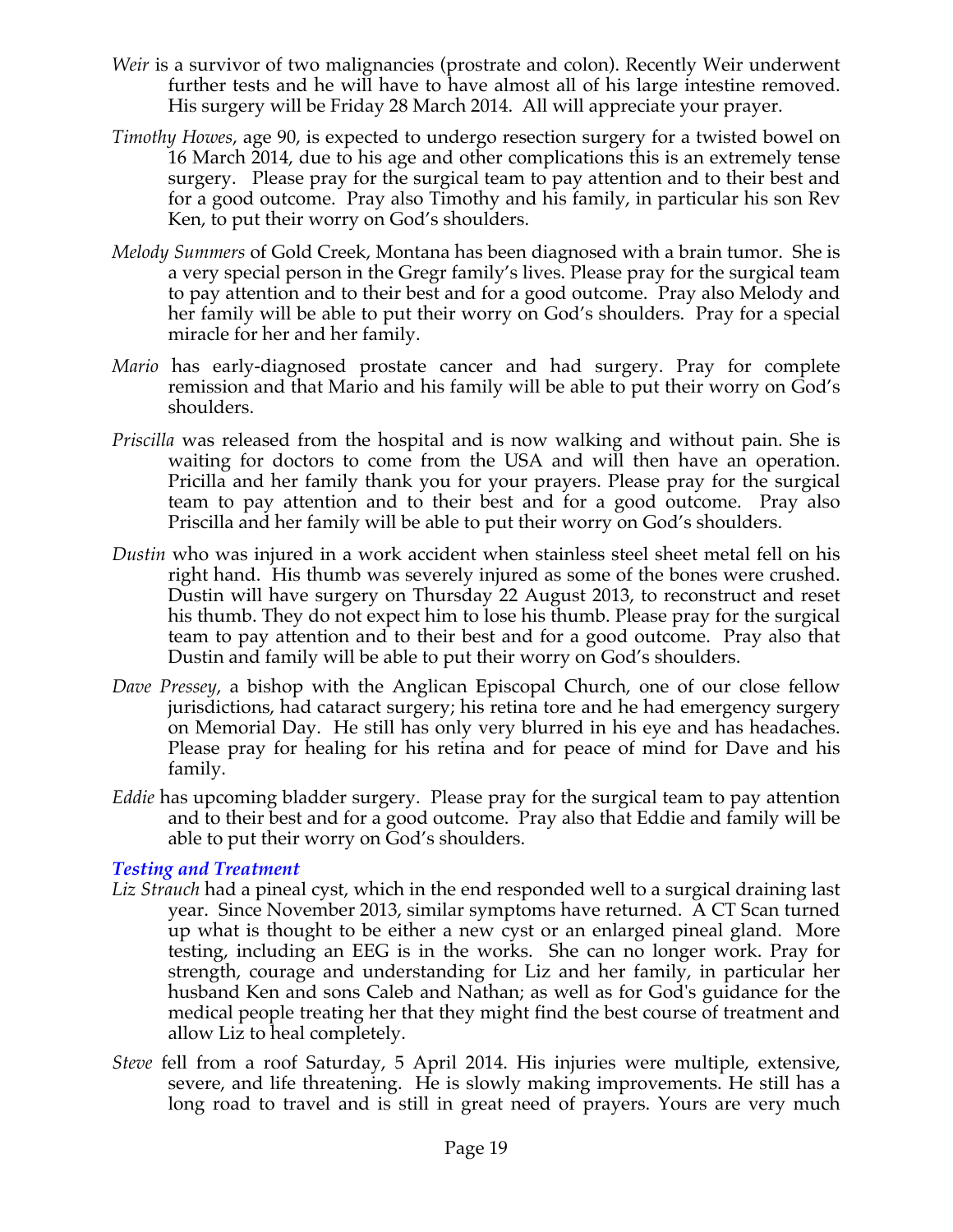appreciated. Pray for strength, courage and understanding for Steve and his family; as well as for God's guidance for the medical people treating him that they might find the best course of treatment and allow Steve to heal completely.

- *Diane* was hospitalized 25 March 2014, with a serious gastrointestinal related. Pray for strength, courage and understanding for Diane and her family; as well as for God's guidance for the medical people treating her that they might find the best course of treatment and allow Diane to heal completely.
- *Faye* is in the hospital because she is weak has been receiving blood transfusions. Pray for strength, courage and understanding for Faye and her family; as well as for God's guidance for the medical people treating her that they might find the best course of treatment and allow Faye to heal completely.
- *Tom* has heart and kidney problems. Pray for strength, courage and understanding for Tom and his family; as well as for God's guidance for the medical people treating him that they might find the best course of treatment and allow Tom to heal completely.
- *Harold* has had a severe stroke. He is now home, but his family is looking for a rehabilitation facility to help him recuperate. Pray for strength, courage and understanding for Harold and his family; as well as for God's guidance for the medical people caring for him that they might find the best treatment facility to allow Harold to heal completely.
- *Amos* was in the hospital a few months ago because of severe eye problems and is back there with the doctors examining him. Pray for strength, courage and understanding for Amos and his family; as well as for God's guidance for the medical people treating him that they might find the best course of treatment.
- *Nathan* has a tumor near his heart and had unsuccessful surgery. He is undergoing chemotherapy in an effort to shrink the tumor, the pain is great and he is on morphine. Please pray for strength, courage and understanding for Nathan and his family; as well as for God's guidance for the medical people treating him that they might find the best course of treatment.
- *Joe* has had a preliminary ALS diagnosis. Pray the final diagnosis will something that will allow him to continue taking care of his devoted young family. Pray for strength, courage and understanding for Joe and his family; as well as for God's guidance for the medical people treating him that they might find the best course of treatment.
- *Mark* had swelling and fluid buildup in his lungs. It appears things may be getting under control. He needs to use a Bi-Pap mask to breathe until his lungs clear and he hates it. Pray that he will be able to adapt so his lungs can clear. Please pray for peace of mind and trust in the Lord for Mark, as well as for his family, and for God's guidance for the medical people treating him that they might find the best course of treatment.
- *Preston* is reacting poorly to recent neck surgery and now has problems with his liver count; Physicians feel that dialysis will help. There may be a blockage in the bowel and an operation might be necessary. Please pray for the medical team to pay attention and to their best to determine how to help Preston and for a good outcome. Pray also that Preston and family will be able to put their worry on God's shoulders while Preston does his best to facilitate a return to good health.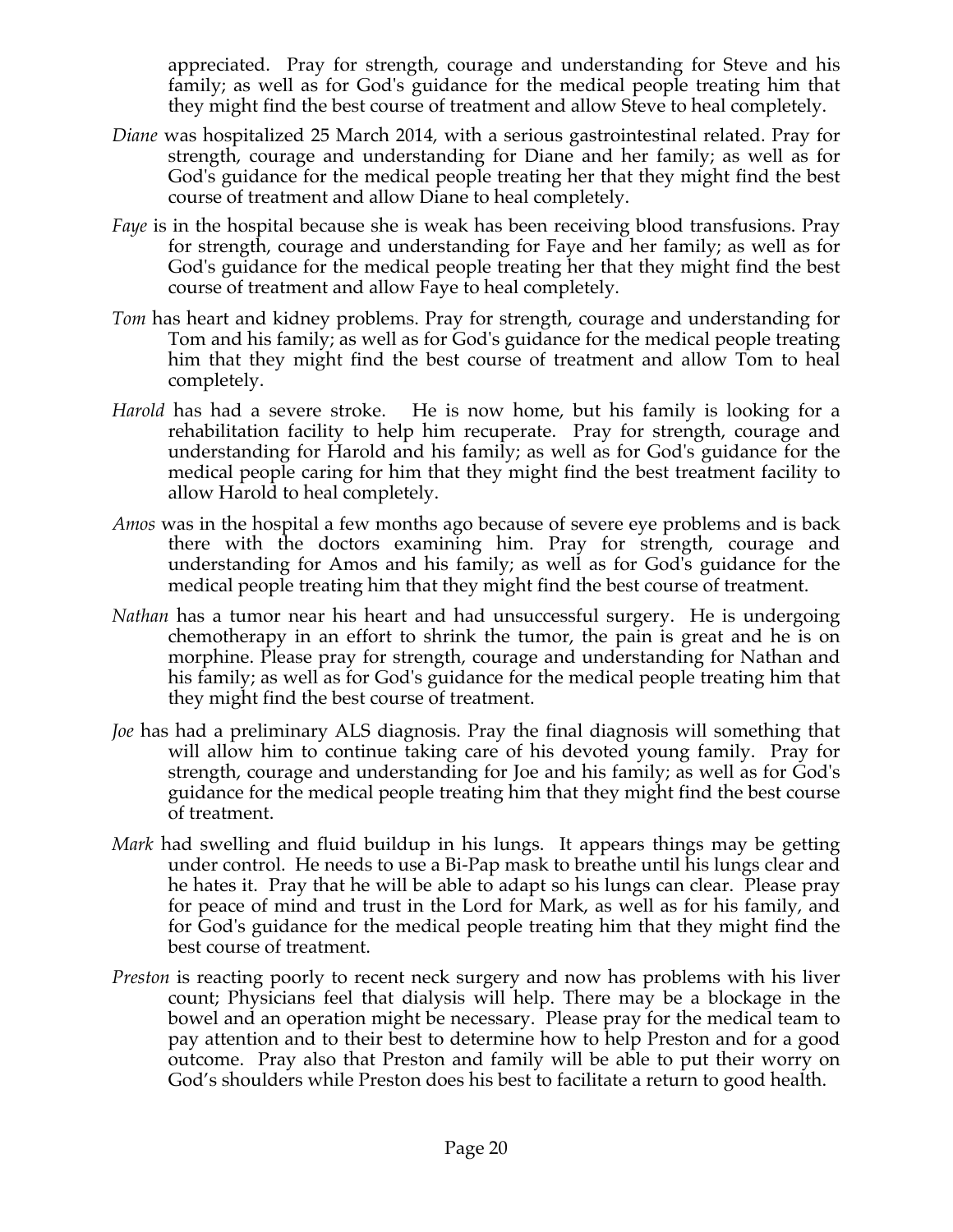- *Marianne* is hospitalized with a perforated colon. Please pray for peace of mind and trust in the Lord for Marianne, as well as for her family, and for God's guidance for the medical people treating her that they might find the best course of treatment.
- *Erica* has a non-malignant Brain Tumor which cannot be surgically removed due to the size and location. They are going to attempt chemotherapy. Please pray for peace of mind and trust in the Lord for Erica, as well as for her family, and for God's guidance for the medical people treating her that they might find the best course of treatment.
- *Penny's Mom is having an MRI on 18 November 2013, to explore a knot in her upper leg* that appeared after a procedure last week. An MRI gives her stress and claustrophobia and your prayers will be appreciated.
- *Brenda* is in the hospital because of bleeding on her brain. Please pray for peace of mind and trust in the Lord for Brenda, as well as for her family, and for God's guidance for the medical people treating her that they might find the best course of treatment.
- *Mackenzie* is a young girl with leukemia. Please pray for peace of mind and trust in the Lord for Mackenzie, as well as for her family, and for God's guidance for the medical people treating her that they might find the best course of treatment.
- *Anita* was operated on for an Adenoid Cystic Carcinoma tumors and has been in remission for sometime. After a biopsy of her left lung, three nodules were located in one lung and two in the other. She and her husband are traveling a long distance on 25 September 2013, with hopes of being admitted to a research study at a major hospital for Genome Mapping of Adenoid Cystic Carcinoma. Furthermore, Anita is scheduled for surgery on 30 September 2013. Please keep Anita and her family in prayer as they travel tomorrow and the week ahead.
- *Mack* has had diabetes most of his adult life. Circulation in his legs is very bad and doctors are considering amputation. Please pray his medication will help and he will not face amputation. Please pray for peace of mind and trust in the Lord for Mack and for God's guidance for the medical people treating him that they might find the best course of treatment.
- *Michael* has been diagnosed with lung cancer recently after making it through gastro intestinal cancer last year. Please pray for peace of mind and trust in the Lord for Michael and his wife Gayle; as well as for God's guidance for the medical people treating him that they might find the best course of treatment.
- *Ken Strauch* has been tired and is anemic, he had a colonoscopy which found a pair of polyps which were removed and are being tested. Just for good measure they found he has a hiatal hernia with ulcers, basically part of his stomach is pushed up into his esophagus and is bleeding from there. Sounds there may be surgery involved. Please pray for peace of mind and trust in the Lord for Ken and for God's guidance for the medical people treating him that they might find the best course of treatment.
- *Adriano* is in the hospital due to high sugar and high blood pressure. He is very weak and will appreciate your prayers.
- *Heather* recently found out she has cancer. Please pray for peace of mind for her and for the medical team treating her will be guided to the right solution.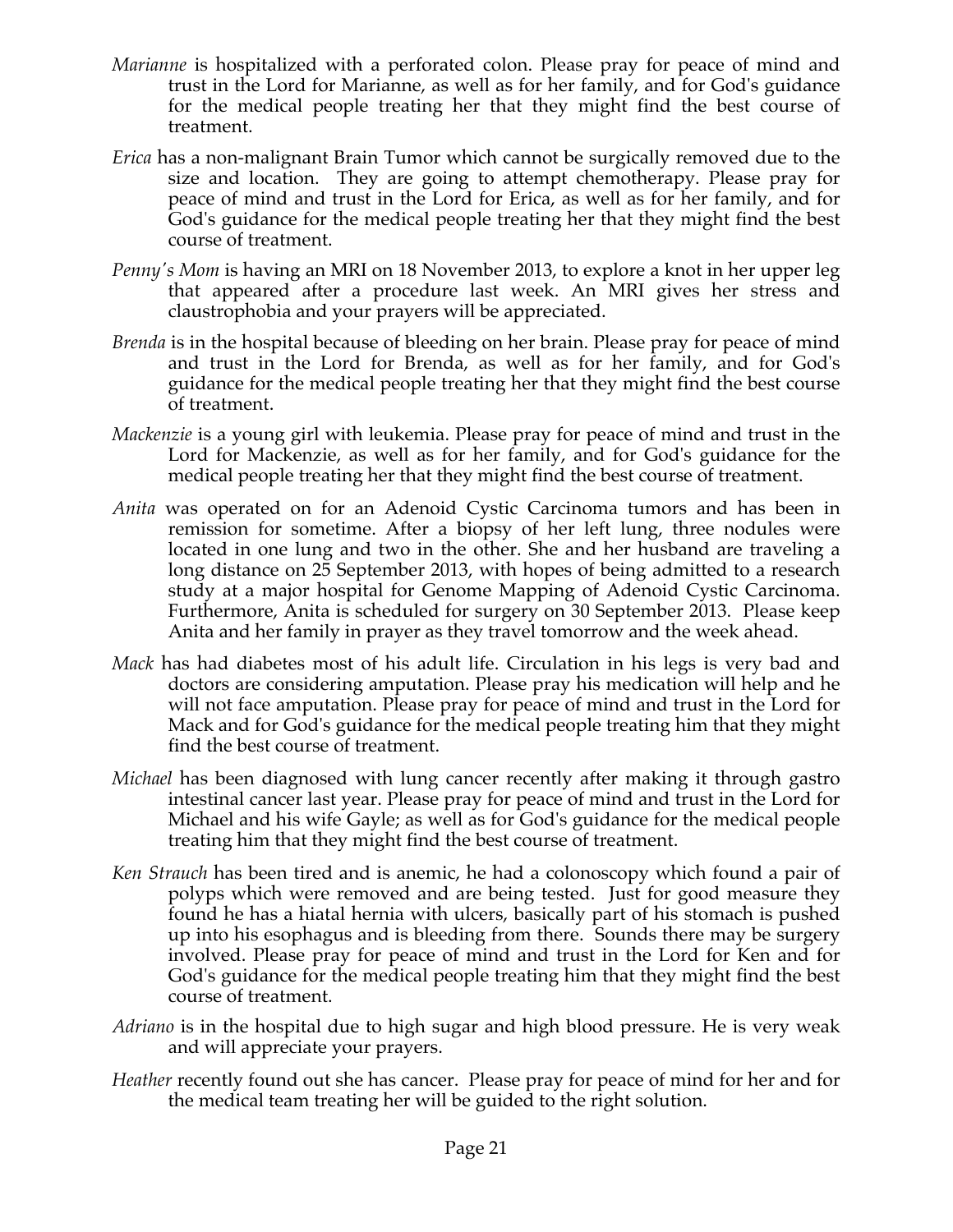*Jim* has had an aneurism and blood clots. Pray that healing will come.

- *Laurie* has been ill for two years and was admitted to the Emergency Room the night of 23 July 2013, for dehydration. She received a CAT scan, which turned up a spot on her lung. Laurie is an oncology nurse and fears the worst. She has had numerous tests and the Physicians think it would be too risky to operate. Some other problems have been discovered and it is hopeful that new medicine will give her healing. Please continue Laurie in Prayer. Please pray for peace of mind for Laurie and for God's guidance for the medical people treating her that they might find out the source of the problem and best course of treatment
- *Mark Wilson* has been having great difficulty breathing. Some days he can barely move, other days he feels almost perfect, he would like to know why and how to avoid the bad. Please pray doctors will find the problem and a solution. Pray he will be able to follow the medical advice. Pray that Mark and his family will be able to put their worry on God's back.
- *Georgia* has liver and pancreatic cancer. The doctors are evaluating whether to do surgery and how to tackle the disease. Georgia is a faithful Christian and she will appreciate your prayers. Pray for God's guidance for the medical people treating her that they might find out the source of the problem and best course of treatment. Pray also for peace of mind and trust in God for Georgia and her family.
- *Lana's* doctor found something on her lymph nodes and ovaries. Pray for God's guidance for the medical people treating her that they might find out the source of the problem and best course of treatment. Pray also for peace of mind and trust in God for Lana and her family.

## *Healing*

- *Jere Wolf* (Melanie Zimmer's dad) was put into ICU the afternoon of 20 April 2014 (Easter). Mel writes , he first came in by ambulance with a pulse ox of only 81. With oxygen it is only up to 91-93. He has fluid both in his lungs and somewhere in his chest cavity. They put a central line in his heart to check it but does have congestive heart failure. There are other issues, and this is the first time in all of these hospitalizations that he has spoken about not making it this time and telling me what needs to be done financially as I have been his Back-up, so my concern is greater than ever before as he is the most optimistic person you could ever meet. Their pastor has been here for them so that is a blessing. Please pray for him and my mom for strength during this time.
- *Donald* is in the hospital and had his leg amputated on 14 April 2014. Pray he will adjust and healing will begin.
- *Dallmus* has lost 40 to 50 percent of his sight. Pray he will learn to cope with the situation and that he will trust in God to heal as He will.
- *Lucius Dabney* (father of Rev Bryan Dabney) is now at home recovering from an infection. Please pray for a complete healing of the infection and return to health.
- *David* has many concussions and unable to go to school, read books, watch TV and has headaches and migraines. He has trouble sleeping and his family will appreciate your prayers for this 10 year old young man.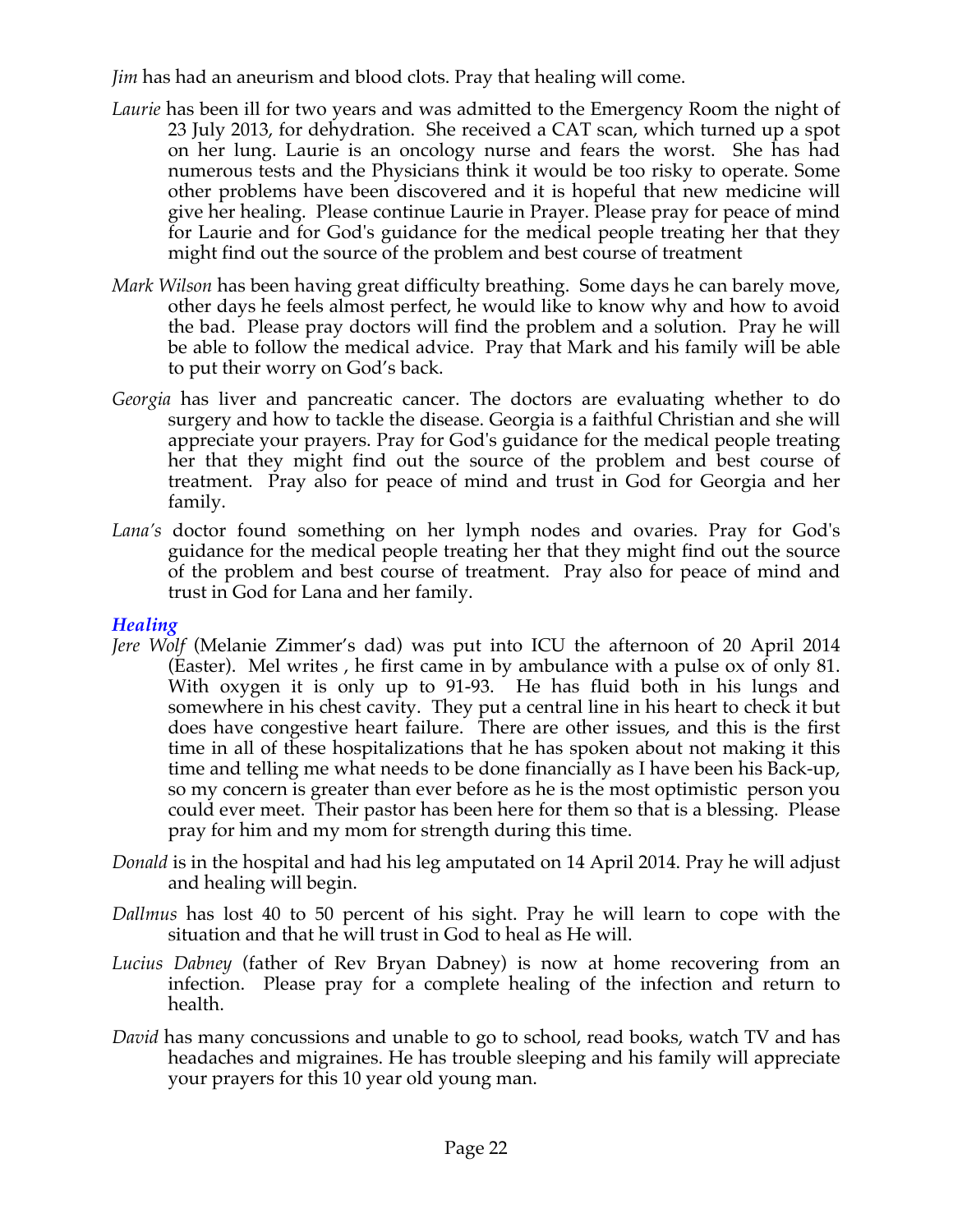- *Barbara Apple* fell the week of 11 January 2014, in her home, breaking her right humerus (the large upper arm bone) in a spiral fracture, which cannot be set. Movement is very painful and due to a total lack of energy, she is more or less bedridden. Healing is going well at this point, but there is still some to go. Please pray for Barbara to put her trust in the Lord, look to Him for strength and for her to gain energy so she does not lose the mobility she has; pray for a full and rapid recovery. Please pray also for her husband Bob who is taking care of her that he might be comforted and strengthened in this time of stress.
- *Mary Thornell* had surgery on 30 October 2013, at the Riverside Community Hospital to remove a huge mass along with about ½ her colon and part of her lower bowel. Mary starts chemotherapy this week and it will go for six months, every other week. Pray for strength and guidance for Mary as she works hard at recovery. Pray for peace of mind for Mary and her husband Jim, as well as daughter Janice and son Jimmy, she begins her recovery. Please pray also for a full and rapid recovery.
- *Gladys* has breast cancer and has had a lumpectomy. She needs to take a year off of her work to have chemo treatments.
- *Alwin Jack* has had a stroke and recently has had a relapse. Please pray for those who treat Alwin that they might chose the best possible treatment and pray for peace of mind for Alwin during the recovery phase.
- *Sylvia Lee,* Sandra Lee's mother, had been suffering from undiagnosed kidney failure; doctors finally figured out what the problem was and offered her "hospice care", a second opinion suggested dialysis. She is now on dialysis. Please pray for strength and vitality to return to her and for peace of mind for Sylvia and her family, as well as their continued faith and in God as the Great Physician. They pray for help to listen to God's voice and guidance through this journey together.
- *Carolyn* has Multiple Sclerosis with complications. Pray Carolyn and her children will be close to our Lord Jesus Christ as they and family members help to ease the problems.
- *Jeong* was in an auto accident and sustained a serious back injury. Please pray for a full and rapid recovery.
- *Dale* was hospitalized Sunday 25 August 2013, after a heart attack. Please pray for guidance for the medical team treating him and for peace of mind for Dale and his family.
- *Gil Garcia* developed a bed sore which precludes sitting and is now confined to his bed. Gil has very smooth and delicate skin, please pray for a rapid healing of the sore so he can get out of bed and move around in his chair. Gil spent almost a year in the hospital the last time this happened. His faith and his attitude are almost beyond belief, he is an example to us all. But, we pray this time he will heal quickly. Pray also for his lovely wife Mary who takes care of him. Pray for both of them also for strength to deal with the loss of their son Bernie.
- *Bill* had malignant growth removed from a lip last month and seems to be experiencing a re-growth of the cancer. He asks your prayer for the medical team treating him and for peace of mind for himself.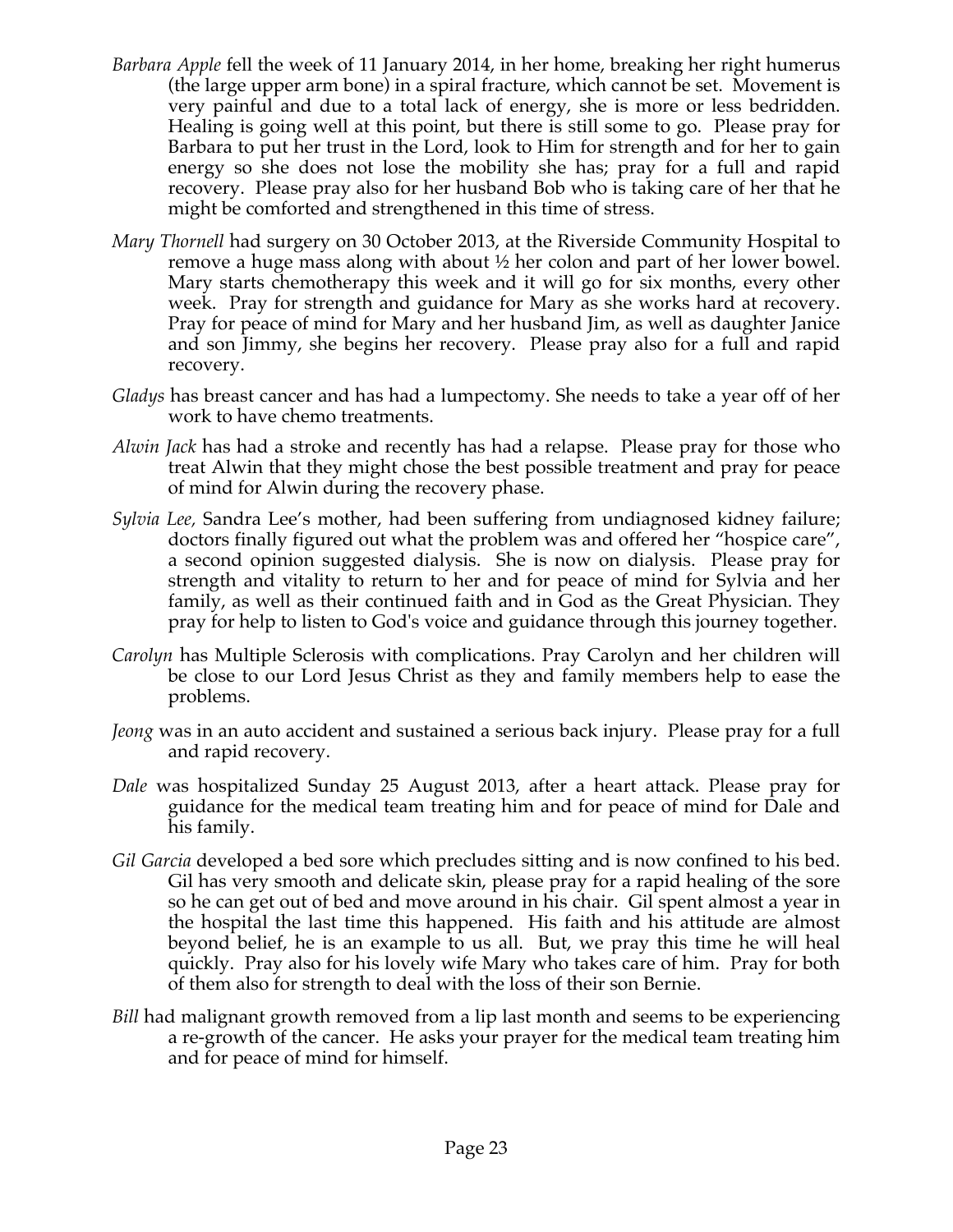- *Hank* has osteoporosis, which has caused him a great deal of pain and inconvenience in the past few years. Pray for his healing and that his medical bills will be met.
- *Evelyn is* an elderly woman who has had problems with her eyes and is now blind. It appears some sight will return shortly, pray for that to happen!
- *Joanne* has begun kidney dialysis as a result of kidney failure due to extensive chemotherapy. Additionally she cares for an adopted drug addicted baby who is now nine years old. Please pray for her to keep her faith, to let the Lord carry her worry and concern and to give her strength. Pray also for those treating her that they might pay attention and do their best.
- *Mr. N. Anand* is in the hospital and is seriously ill. He is being encouraged to pray for repentance of his sins and to depend upon our dependable God for a cure and recovery of his health. Pray that he will be a strong witness for Christ.
- *Jacob* has been going through some dental procedures and has some pain and aggravation with the numbness. Please pray for comfort and strength for him, as well as for guidance for the medical team treating him that they might pay attention and do their best.
- *Jean* fell and broke her ankle in three places. She will be in the hospital for rehabilitation for the next 6 weeks. Please pray for comfort and strength for her, as well as for guidance for the medical team treating her that they might pay attention and do their best.
- *Bud and his wife* for their continued welfare and enthusiasm. Bud has been advised of an aneurism in his heart of a size not mandating immediate surgery. This comes at a time when he has sole care of his wife who recently broke two vertebrae and thereafter sustained pneumonia.
- *Virginia* has Sinus and Allergy problems giving her severe problems. Pray that the Doctor will discover why it continues and find a cure.
- *Steve Thornell* had a brain aneurysm, which was found before it burst. He is home from the hospital and working hard on recovery. He lacks energy from seven days in the hospital. His doctor told him he has to make serious life changes. One of the two main arteries in the back of the head is now completely closed. He must take blood thinners, he has thick blood and recent chemotherapy made it worse. Steve has always operated at 110 percent, he needs help to slow down. Please pray for trust in the Lord and a full and rapid recovery. Pray for peace of mind for Steve and his family.
- *Arlen* is receiving treatment for lung cancer and recently experienced a ruptured colon during treatment. She is alone in Oregon but does have a friend who has traveled a great distance to be at her side. Please pray for guidance for the medical team treating her and for strength and trust for Arlen.
- *Oscar* discovered some time ago he had blood clots in his leg and lung. He has been treated for them and has not been cured. He now will be facing surgery. Please keep him in your prayers.
- *Angela* had an ischemic stroke (clot). Please pray for guidance for the medical team treating her and for strength and trust for Angela. Please pray also that she and her family might put their worries on our Lord's back so she can work hard towards recovery.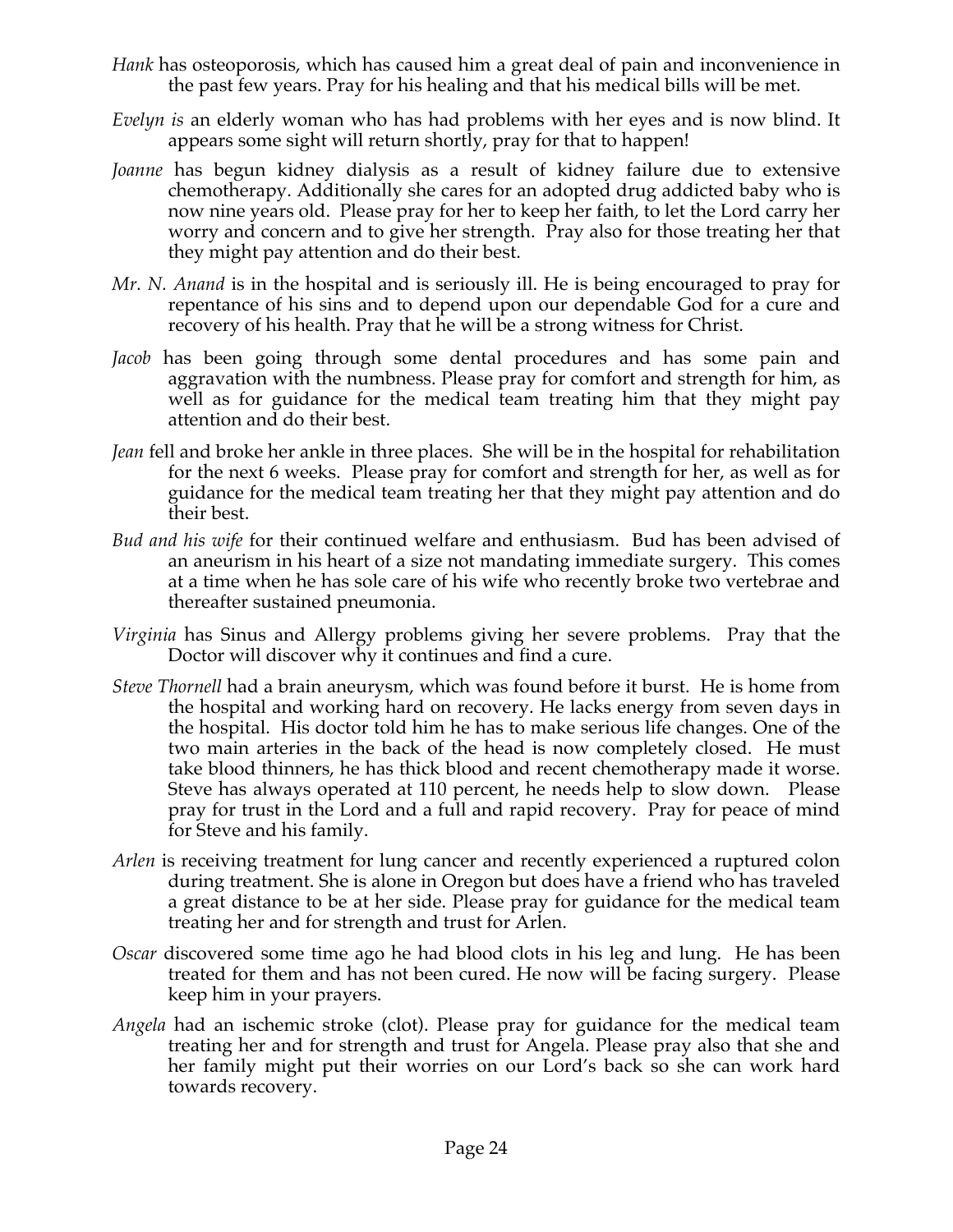- *Nora* had a stroke mid February 2013. Please pray for guidance for the medical team treating her and for strength and trust for Nora. Please pray also that she and her family might put their worries on our Lord's back so she can work hard towards recovery.
- *Linda* has been hospitalized for several days with a gastrointestinal problem. Please pray for guidance for the medical team treating her and for strength and trust for Linda.
- *Dester* is suffering from unknown skin and diseases. Please guide the medical team treating him to find out what the problem is and cure it. Pray also for Dester to trust in the Lord.
- *Lee* has Arterial Fibrillation; the medical people are not sure how to help her. Please pray for guidance for the team treating her and for Lee and her family to make the right decisions regarding treatment..
- *Nell* recently adopted two children and has just been diagnosed with multiple myeloma.
- *Sarah* is recovering from a stroke, but fell and broke bones. Please pray for her peace of mind and rapid and full recovery. Pray for trust in God for her and her family.
- *Mary Lou* has been suffering with seizures. She was in the hospital with a 24 hour monitor and is being sent home from the hospital with two medications and orders to return in 2 months for another MRI to review whatever is going on in her brain. Please pray for guidance for the medical people treating her, as well as peace of mind and trust in God for her and her family.
- *Kathleen* has spent the last two weeks in the hospital. She has been diagnosed with colitis, shingles and possibly colon cancer. Pray she will be comfortable and begin to heal.
- *Rachel* has Mitochondrial Myopathy. This is a hereditary disease of the muscles and they do not have a cure for it. Part of her pain is her family does not believe she is indeed ill, as she appears to be just fine. Please pray her family will learn the truth and be supportive of her; pray also the medical people treating her will find the right measures to minimize the disease. Most particularly pray for Rachel's trust in God.
- *Nicolas* is in the hospital with serious symptoms of a heart disorder. Please pray for peace of mind for him and guidance for the medical team looking for the cause and cure.
- *Mrs. Baek* an elderly women fell and injured her spine. Doctors cannot repair the spinal injury due to her age. She fell again the morning of 12 December 2012, breaking her collar bone which is also untreatable. Mrs. Baek is in severe pain and will appreciate your prayers.
- *Juanita* is a young girl who was in a coma because of a blood disease. She has not come out and is gaining strength. They are awaiting results from blood samples. Her family thanks you for your prayers and asks that you continue.
- *Barbara* had a accident while cooking and the pressure cooker blew up in her face, causing second and third degree burns over her face and upper body. Because of this she has incurred kidney problems and may need a transplant.

*George* had foot surgery. Please give thanks for the surgery and pray for a full and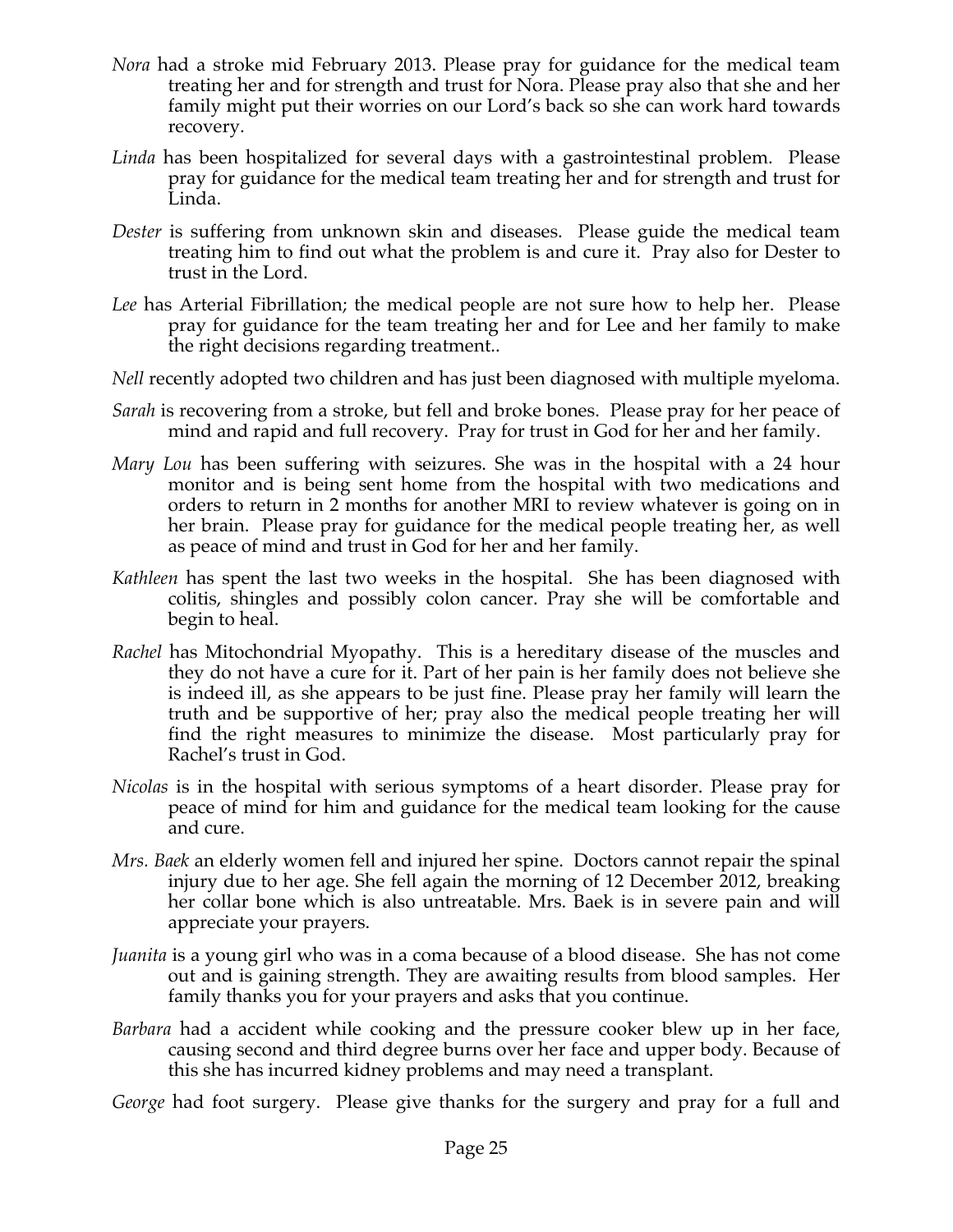rapid recovery.

- *Nellie* is in the emergency room of a hospital in a great deal of pain. Please pray for peace of mind for her and guidance for the medical team looking for the cause and cure.
- *Lauralee Meade* underwent a lumpectomy on Friday after Thanksgiving. A further anomaly has been discovered and she had additional preventative radiation treatment. Please pray for a complete remission of the cancer. Pray also Lauralee will maintain her great attitude and trust in God.
- *Kevin Gerhart* discovered cancer on his neck. He underwent radiation and chemotherapy. Please pray for the medical team treating Kevin that they might pay attention, do their very best and find the source; that the treatment might be successful and he might live a long and healthy life to His honor and glory. Pray also for trust in God and peace of mind for Kevin, his wife and family.
- *Bill, Sara's husband,* had a third abdominal surgery on 22 November 2011, to remove a tumor. Bill is doing better keeping the doctor's instructions, for which we are all grateful, including taking chemotherapy once a day for one more year. He has decreased the consumption of alcohol and eating at least mostly properly. Please pray for help for him to continue do all this. Please pray also that Bill might turn his heart outward to help those around him, as well as live a long and healthy life to the honor and glory of God. Pray also for peace of mind for Bill and his wife Sara.
- *Kay Denton* (Mrs. Kay) has had a chest infection, perhaps viral, but seems to be getting better. She actually sent an iMessage last week, but did not hang around for a response a minute later! Please pray for continued peace of mind for Mrs. Kay and her family. Give thanks for her trust in the Lord and her positive attitude.
- *Matt Alcantara*, age 15, came back with ZERO SCANS again in December 2013! Matt has Osteosarcoma (bone cancer), a very rare and often lethal form of cancer with limited treatment options. This is a disease that is about 90 percent fatal in a couple of years. He has no hip joint on one side, but he walks and swims! Courage? Guts? You bet! Please also give thanks for the great faith of Matt and his entire family. Their faith and trust is a wonderful example for each and every one of us. But, now is not the time to stop praying. Actually, it never is the time to stop praying!
- *Judith Clingwall*, is afflicted with Multiple Sclerosis (MS). She is currently in Laurel Place, an extended care facility in Surrey, British Columbia. Judith's condition has worsened recently. Please pray for her to take an active part in her own life, for her strength, peace of mind, trust in God and remission of the disease so she might return home to her family. Pray also for strength for her husband Martin as he deals with all the problems and stress of Judith's situation.
- *Vince (age 15),* reoccurrence of Osteosarcoma, recent testing found a nickel sized tumor in his lungs. The doctors are consulting with a specialist in Houston. Please pray for guidance for the medical team and for peace of mind for Vince and his family.

# *Thanksgiving and Continued Healing*

*Jane*, US Army Fort Riley, KS, had a tumor, it was removed, it was thought that another had appeared; the pain is very great. She saw her new consulting surgeon and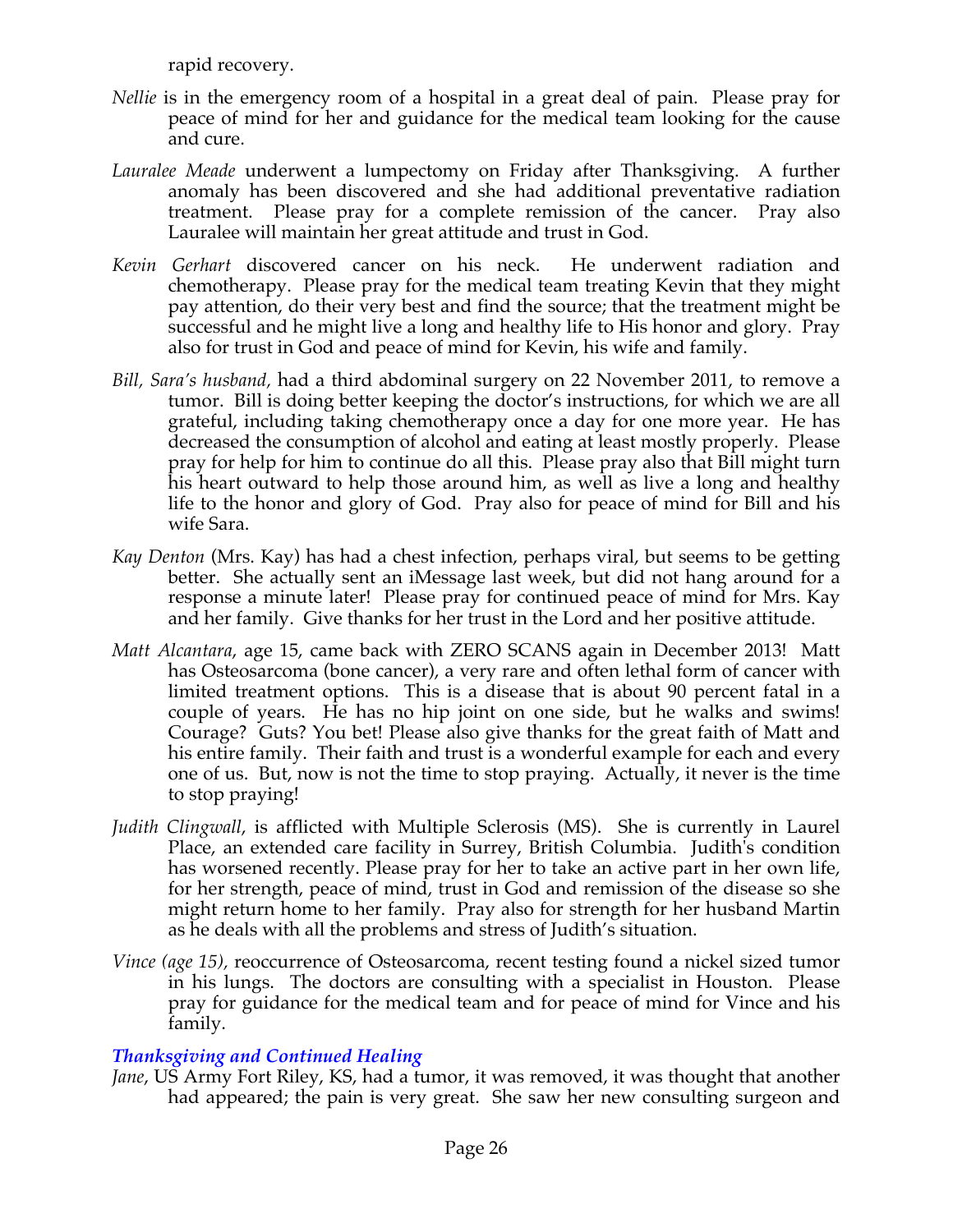he determined the tumor has NOT returned and her pain is the result of the interior wounds from last year's surgery not being allowed to heal. Long story short...she was on a long-term Army medical profile from the surgical team that performed the surgery last year. The Army docs in Korea and Ft. Riley did not honor that profile and she was on normal unrestricted duty and this did not allow complete healing. She is now on restricted physical duty so she should be just fine in good time. Jane and her family ask that you give thanks for the healing and pray for a full recovery.

- *Jim* has been hospitalized and had several operations for cancer the last few years. The physicians discovered a number of spots; but his exam was better than expectedprayer changes things and he thanks you for your prayers. Please continue him in prayer for he will have another scan in April.
- *Al* had an abscess found on his liver for which he was hospitalized, it turned out to be benign and will not require surgery, he has been released from the hospital. Please give thanks for this good result and pray for continued healing.
- *Elma* is suffering from cancer. She was taken home from the hospital on the advice of her Doctor. We were asked to pray that Elma's remaining time here on earth might be good and that Elma and family might put their trust in the Lord and let Him carry their worry. Since then, Elma's Bishop told us a great Miracle of the Lord is working over Elma. Doctors sent her home to die, but now she seems to be doing all right. On behalf of her, thank you for all of your prayers. Please continue praying for her complete healing.
- *Ian Allen* had back surgery on 5 February 2014, which went very very well. He is home and pain free. There is a recovery process head, but he has his daughter with him for the next week to help with that. Please give thanks for the surgical team paying close attention, doing their very best and for a good outcome. Pray for peace of mind for Ian and his family as healing continues.
- *Erica* had surgery on 7 January 2014, for a non-malignant brain tumor. They got most, but not all of the tumor, things seem good for now. Please give thanks for the surgical team doing their very best and for a good outcome. Pray for peace of mind for Erica's family as healing and treatment continues.
- *Jim Curl* had a stroke November 2013; he has recovered pretty well, but still has memory issues. Jim asks that you give thanks for his great recovery and pray that his memory will continue to improve.
- *Otto* had massive blood clots in both lungs and a smaller one in one of his legs, treatment worked and he is recovering at home, he tires and is still on medication, but able to sleep and be free from hospital routines. His family and friends thank you for your prayers. Please pray for peace of mind and trust in the Lord for Otto, as well as for his family, and for continued recovery.
- Please join together in thanking the Lord for strengthening *Christopher*, a young man with psychological problems who departed meds to a bad effect, for his maintaining healthy discipline the last six months, and join together in praying that he continue to be infused with strength and rationality.
- *Pat* underwent successful major heart surgery on 25 September 2013. Please give thanks for the successful outcome and pray for continued healing and a complete recovery for Pat.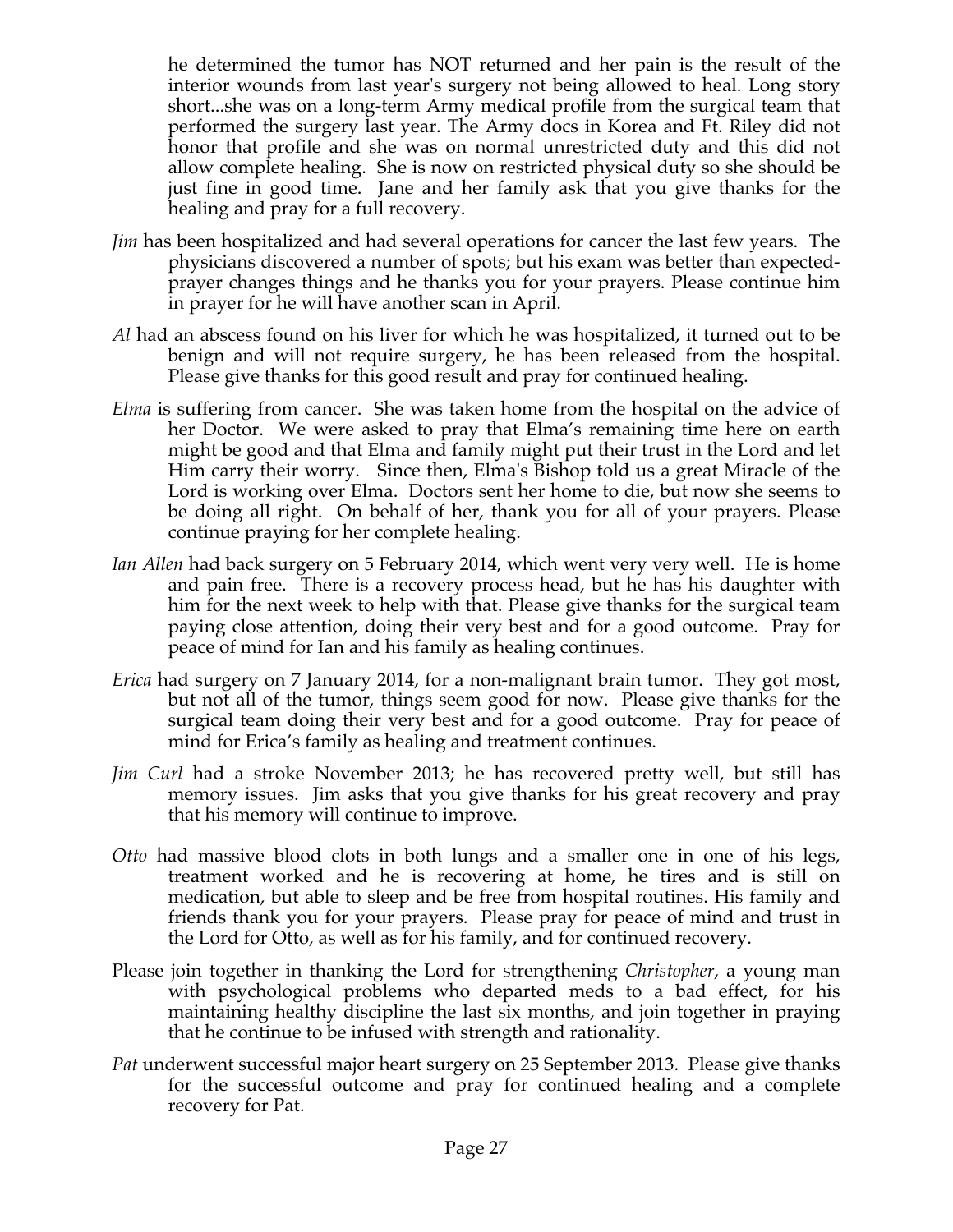- *Dennis* has heart problems; now the medical people treating him discovered a large mass on his liver which turned out to be a cyst! Please give thanks for this great development and pray for peace of mind and trust in the Lord for Dennis and for God's guidance for the medical people treating him that the contemplated surgery might go well.
- *Dwight* had major oral surgery, for which he gives thanks. He is recovering slowly and asks your prayers to speed the process.
- *Joyce* broke her left leg and sprained her right foot in a fall and had surgery the morning of 24 July 2013. She asks you to give thanks for the surgery having gone well and asks you also pray for her continued healing, she will be spending several weeks her right leg in a walking boot and several months with her left leg in a cast.
- *Mike* was very ill in hospital. He is doing much better now and his family asks you to give thanks for the miraculous recovery. Mike is a veteran who has served his country when she called. Please pray he will open his heart to God so He can make Mike's crooked road straight and pull him towards the summit rather than to the pit.
- *Dick*'s left arm was amputated after treating for Merkel Cell carcinoma over a year. He is now believed to be cancer free and is waiting to be fitted with an artificial arm. Please join Dick and his family in giving thanks to Our Lord Jesus Christ for his recovery as well as for their trust in God.
- *Traci* had surgery colon cancer on 27 December 2012. The surgery went very well and she appears to be cancer free. But, she had a pulmonary embolism and another clot in the artery to the spleen which will keep her in the hospital for at least several days. Traci is beginning to be weary of her medical situation. Please pray that she will not become despondent. Pray that she will open her heart to God's Grace that He might enter in to her heart and strengthen her.
- *Bob Smouse* had shoulder surgery on 28 November 2012. While the surgery went well, he is still in pain and would also appreciate prayers for continued healing and the pain to subside. He promises to work very hard on recovery therapy.
- *Carol Stone*, the sweet wife of Mike Stone, recovered far better than expected from a severe brain bleed, but fell recently and broke her hip. She still requires 24 hour care, which Mike provides with little help

Please pray for peace of mind and trust in God for Mike, guidance for the medical team treating Carol and strength for Carol as well as faith and trust. No one can ever understand the why of these things here on earth. Sara who passed this request on asks that you pray in both faith and hope.

### *Business*

*Mark's* business is in difficulty. He works in a shrinking field, of which he is one of the country's true masters, but there is little work available. He asks that you pray that he can find a way to survive in his industry, which he loves and needs his talents. Pray he can find new sources of business and new ways of doing things, perhaps someone to partner with to better use his talents. Pray also for those who work for and with him that they might do their best to help.

### *Financial Guidance and Employment*

*Charlie* is in need of both financial guidance and employment. Charlie feels that he has no skills, which is clearly incorrect, but nonetheless he feels that way. While on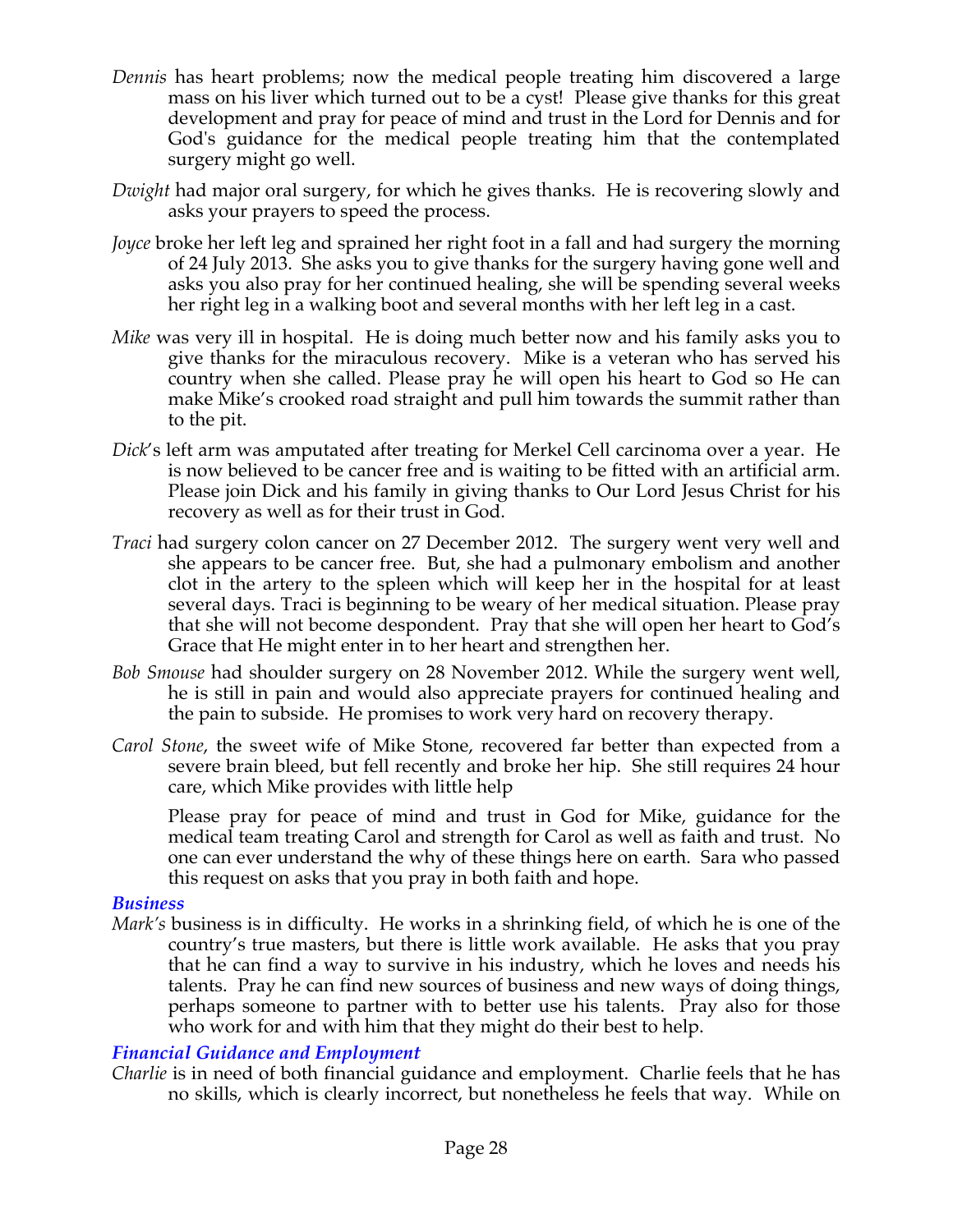the one hand, he knows that is not right, on the other hand, he cannot shake that belief. Ask that God send the Holy Ghost into his heart for guidance. In addition, Charlie needs God's guidance as to how to handle his life from this point forward. After many years in the aerospace industry, he is looking for a place to employ his talents to the mutual benefit of a company. He asks that you pray for God to guide him to a new place to allow him to gain an even financial keel.

- *Tracey* is out of employment and has not received her unemployment compensation or found a new position; please pray these problems will be resolved.
- *Carmine* is looking for employment. Pray God will guide her and she will accept his guidance; something she has not always done, so your prayers will be especially appreciated.
- *Chris* and several others at his firm were let go after many years of faithful service. Please pray that they might find a company that can use their considerable skills and dedication to their mutual benefit. Pray also for those who remain behind that they might find peace in the confusion caused by the departures.
- *Doug* recently became unemployed from his job of 18 years. He has been applying for jobs, but unable to get one at this time. His wife is working; this is not enough for the family. Please pray he will find employment with a firm that will be able to use his considerable skill and hard work to benefit both the firm and the family.
- *Catherine and Lewis* are at a low ebb due to a struggle for employment. Your fervent prayers will be appreciated.
- *Lori* is considering a potential change in her employment. Please pray for God's guidance in considering all aspect of her potential work.
- *Rodriguez Family* are looking for work. It seems many obstacles have been put in their way of finding employment. Please pray they will find employment with a firm that will be able to use their considerable skill and hard work to benefit both the firm and the family.
- *Sarah* is concerned about the future with her company. She would appreciate prayers for her continued employment and that her firm might find more and better ways to use her considerable skills.

### *Financial Guidance and Healing*

- *Timothy and Sharon* had their home foreclosed the morning of 15 April 2014. They are experiencing spiritual, emotional and financial crisis at the current time. Please pray for God's guidance as to how they might handle the financial difficulties in which they have found themselves and more importantly have them draw closer to God and each other.
- *Linda, Rick, Christian and Sawyer* are a family experiencing spiritual, emotional and financial crisis at the current time. Please pray for God's guidance as to how they might handle the financial difficulties in which they have found themselves and more importantly have them draw closer to God and each other.
- *David and Lorna* are having financial problems. They are trying to find a smaller home which may be more affordable. *Lorna* has had an ongoing battle with brain cancer, her trips back and forth to the hospital have drained their finances to the point they sometimes struggle to have enough food in the house. Pleaser pray for Lorna's healing and guidance on how they might handle the financial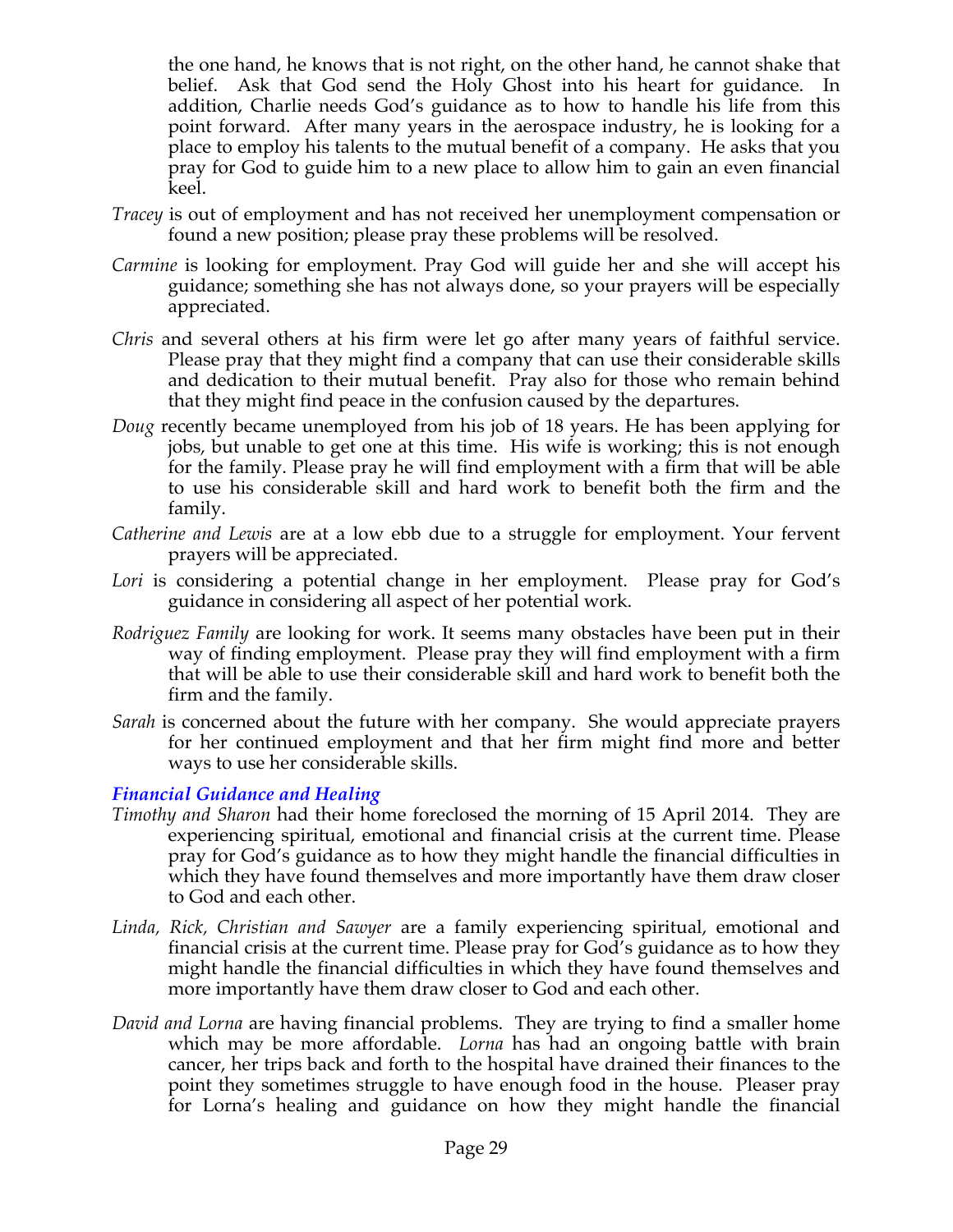difficulties in which they have found themselves.

# *Guidance*

- *Mitten* has a Christian talking to him about Christ. Mitten does not believe and does not seem to care. Please pray Mitten will see the light.
- *Luis Martinez* had a heart attack on 1 November 2013, and seems to have recovered fairly well. His wife Selma passed away on 12 April 2014. Please pray for peace of mind for Luis, as well as for trust in the Lord for him and the rest of the family.
- *Kristen, Rickey and their two children* ask you to pray for grace, wisdom and understanding as they attempt to cope with infidelity, separation and possibly divorce as a result of backsliding from the Lord into the World.
- *Erica* is having school exams for the next several weeks. Please pray her mind will be open to what she has learned and her heart opened more and more as the years go by to Jesus.
- *Aaron* has a problem seeing is where his life should be leading him. Please pray that he can listen to his father Paul and those around him who want him to work hard and obtain a real education now rather than just coast towards oblivion.
- *Danielle* has accepted Christ as her Saviour. Pray she will read the Bible and meditate on His Word so she can grow in him.
- *Laurie* is going through very trying personal problems right now. Please help her to open her heart to God's solutions to her problems.
- *Helene and her family* ask your prayers for them as they deal with the loss of Alan, husband and father.
- *Stephanie* seems to be very deeply into post partum depression after her baby was born prematurely. Please pray for her Mother in Law who is going a great distance to help Stephanie and her new Grandson. Pray that Stephanie will be able to direct her attention outward, rather than inward.
- *William* is an elderly man living with his Son and Daughter in-law. William is causing trouble in the family because of his demanding ways and continually using bad language. The family is at wit's end to know how to handle him and will appreciate your guidance and prayers.
- *Caitlin* is in the grip of the Prince of Darkness; she thinks there is escape from reality in drugs. The saddest part is that reality is not as she sees it. Her family is despairing as they can do nothing to help her and ask that you pray for the Holy Ghost to enter into heart and show her the need for change before it is too late.
- *Nathaniel* is in spiritual turmoil. His family and friends will appreciate it if you will keep him in your prayers for him to find the root of his trouble and accept God's help to heal his heart.
- *Sam* and her *two children* that have been living in a shelter and are to lose their place there. Please pray a place will be found they can stay in and recover.

Please pray *Darlene* will surrender her life to Christ.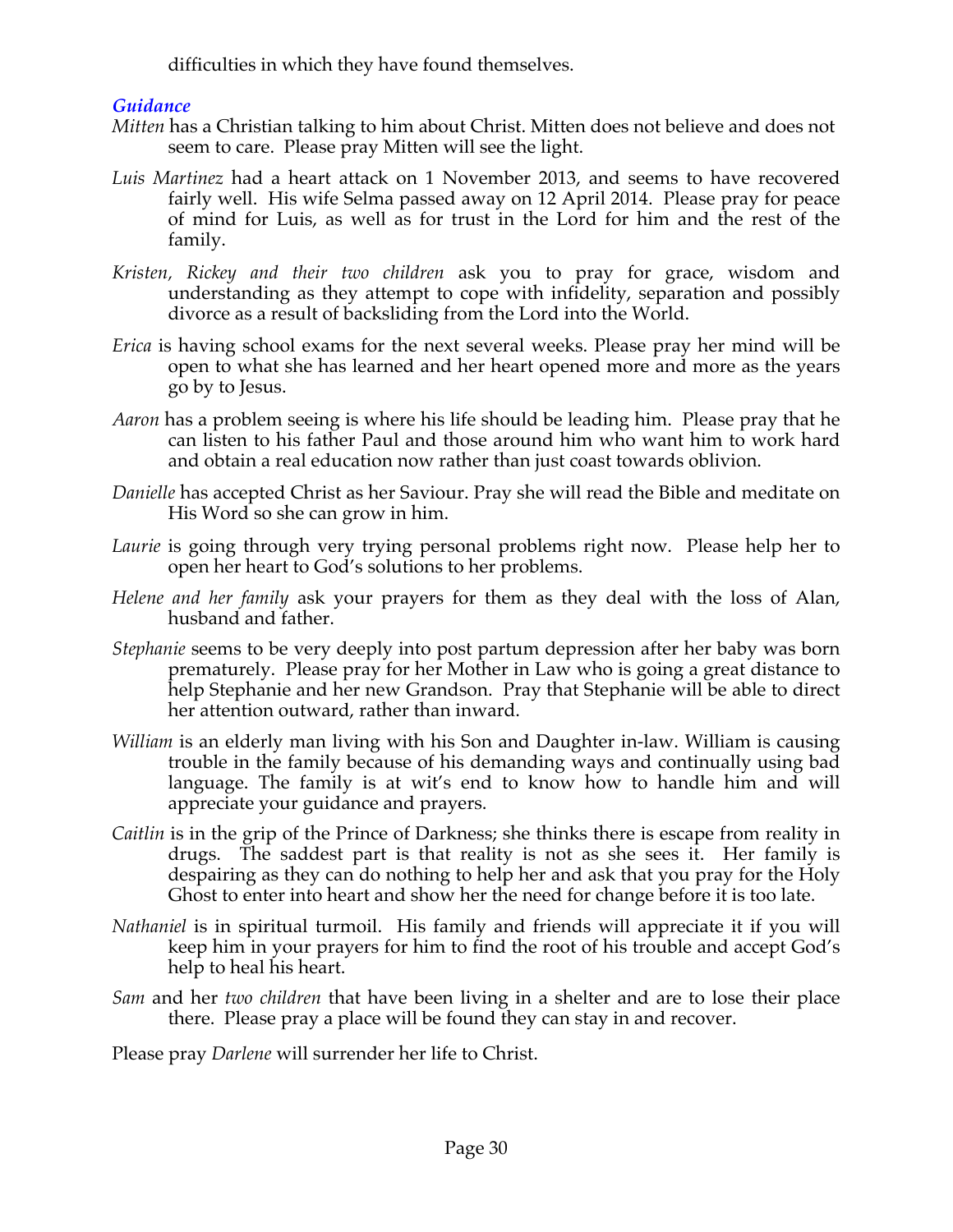- *Norrie* is facing daily exams in the weeks ahead. Pray for calmness and concentration and to do the best possible.
- *Jonathan* is addicted to drugs. He is now in jail awaiting trial. His parents and friends will appreciate it if you will keep him in your prayers for him to find the root of his trouble and accept God's help to heal addiction.
- *Beth* is suffering from ungodly treatment in her marriage. Please pray God will guide her in her behavior, actions and thoughts that she might be able to lead her husband to God so her marriage might prosper to the benefit of them.
- *Brandon* a young man from a Christian family who married a year ago and almost immediately became estranged from him family. As a result he has had a serious problem with keeping the civil law. Please pray for Brandon that he will return to the Lord and the many problems will be eventually settled. Pray the hurt he has caused so many will be helped with our Lord's care and love.

*Dennis* has some decisions to make and will appreciate our Lord's guidance.

*Earl* to read and understand Scriptures he has been given.

- *Jeanette* has had many members of her family die from diabetes and several are near death now. Jeanette does not know the Lord and is despondent and perplexed about her family and herself. Please pray she can open her heart to allow the Holy Ghost in to bring her knowledge and understanding.
- *Dr. Elizabeth Raj* is teaching a biblical approach to the psychological problems facing many in our society today. She is battling against the growing influence of worldly psychology adopted by the churches themselves. Elizabeth constantly stresses answers are found between the covers of that precious Book, the Holy Bible. Please pray for encouragement, strength, fortitude and courage for her.
- *Daniel and Danielle* are experiencing family strife as a result of custodial issues with a daughter. Please pray they and those they strive with might look to the child's best interests in their time of difficulty and disagreement; to work for her best interests and not use her as a weapon amongst themselves.
- *Abigail* is a teenager who has behavior problems. She feels she is in an area of mental darkness. Please pray that she might look to God for help and not within herself.
- *Sara* asks that you pray for guidance for her as she deals with the stresses of her family and life. Pray that she can separate those things which she can affect from those things which she cannot and give her grace to accept that she cannot do everything and can only change those things within her control. She asks for God's help for her business so that she might remain gainfully employed while keeping up with the needs of her mother and husband and healing her own problems.

*Jacquie* to open her heart to God and accept His Love and Grace.

*Hap* asks you to pray he might be able to trust God will help him make the right decisions at the right time and not to worry uselessly, to change those things he can change, accept those things he cannot change, sleep well to be able to do the correct things with a clear head and that he will open his heart to the Holy Ghost.

# *Anglican Orthodox Church*

*Christians in the Central African Republic* are experiencing the ravages of a war between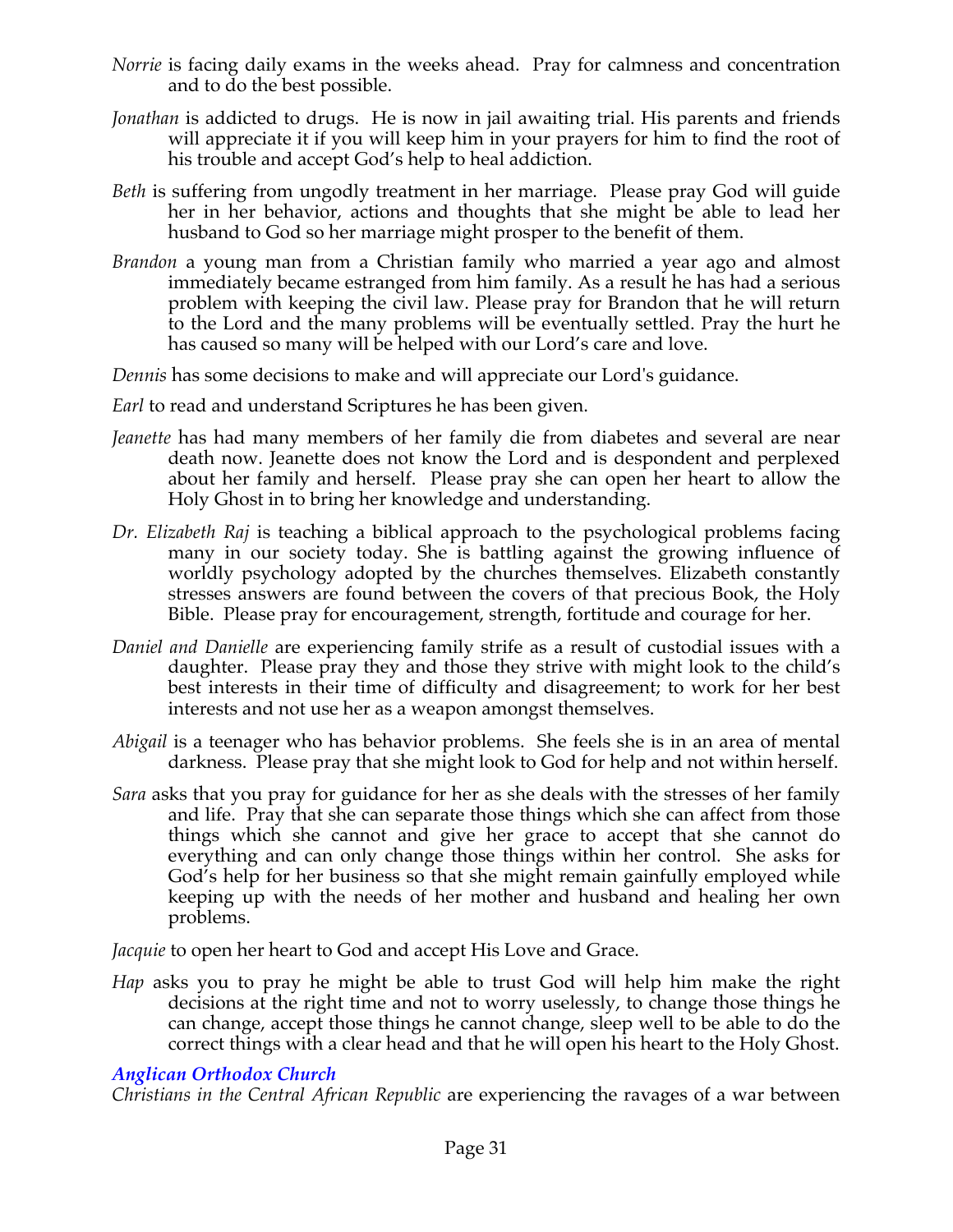the Muslim and Christians. We have both ministers and members of the Anglican Orthodox Church in Central African Republic. Please pray for God's guidance and protection for all persecuted Christians and those around them.

- On 21 March 2014, *Faith Theological Seminary* in Gujranwala, Pakistan graduated a class. Please pray the Holy Ghost will fill the hearts of the graduates as they go forth to spread The Word of Jesus Christ our Saviour
- *Rev Paul Thompson,* pastor of Christ Anglican Church (AOC) in Oakland, Iowa, asks you pray for the Holy Ghost to enter the hearts of their congregation that they might find better ways to serve our Lord and bring the Word to those around them.
- *Rev Rick Reid* asks that you pray for Saint Andrews Anglican Church in Newton, North Carolina. They would like to see their congregation grow to the point is it selfsustaining and vibrant. The congregation asks that you pray for the Holy Ghost to enter into their hearts and inspire them to do their best to further His Will.
- *Saint Joseph of Arimathea Anglican Orthodox Church* is under a lot of stress. We all are, but they need even more prayer. Rev Roger Jessup, their wonderful minister, is pressed by the duties of a primary care giver, in addition to all the worries of this world. They have one of their family's primary breadwinners who will be soon unemployed, absent His intervention. As Rev Roger said so eloquently, "We must pray for those who mean us harm and deprive us of our property are our enemies: Our LORD has so commanded us." We must pray they will see light and cleave to it while turning their backs on the Prince of this World. Equally important, we must pray that the Lord will raise up a political leader from among us as He has done in the past. Pray also for trust in God for each member of the parish and for them to find economic relief.

### *Armed Forces & Contractors*

Airman Donny Patton (Hulbert Field, Florida), Jordan (USMC – Fleet Marine Force - Pacific), Trevor (USAF - KC-10 Boom Operator – New Jersey), Trevor (USN – Whidbey Island, EF-18 Pilot), Kurt Thomas (USN – Camp Foster, Okinawa)

### *Persecuted*

Around the world, Christians are under attack, not only in the Muslim world, but from Hindus and others in India. Also, they are under continual attack in the name of "Separation of Church and State" in the western world, as it becomes actively atheist or pro-devil buddy. Please pray for God's guidance and protection for all persecuted Christians and those around them.

# *Various Special Requests*

- *Nathalie* is teaching English in a small western Ukrainian town where they are having so many problems. Pray for Nathalie and others around the world who are standing up for Christian principles in their countries.
- This is a horrible time for the *people of India, Christians in particular*; they are having problems with Hunger, Bank Closings, Transportation and Schools not functioning. Pray for the Leaders and Members of our Church in Eluru Andhra Pradesh. Pray their basic needs will be met and God will be close to them in this time of need.
- *Lisa* discovered her 9 year old daughter *Mariah* had been raped. This is in the court system now and we know that prayers are needed for this family. "The effectual fervent prayer of a righteous man availeth much" James 5:16 Lisa says she feels the power of your prayer in God's hand on her heart.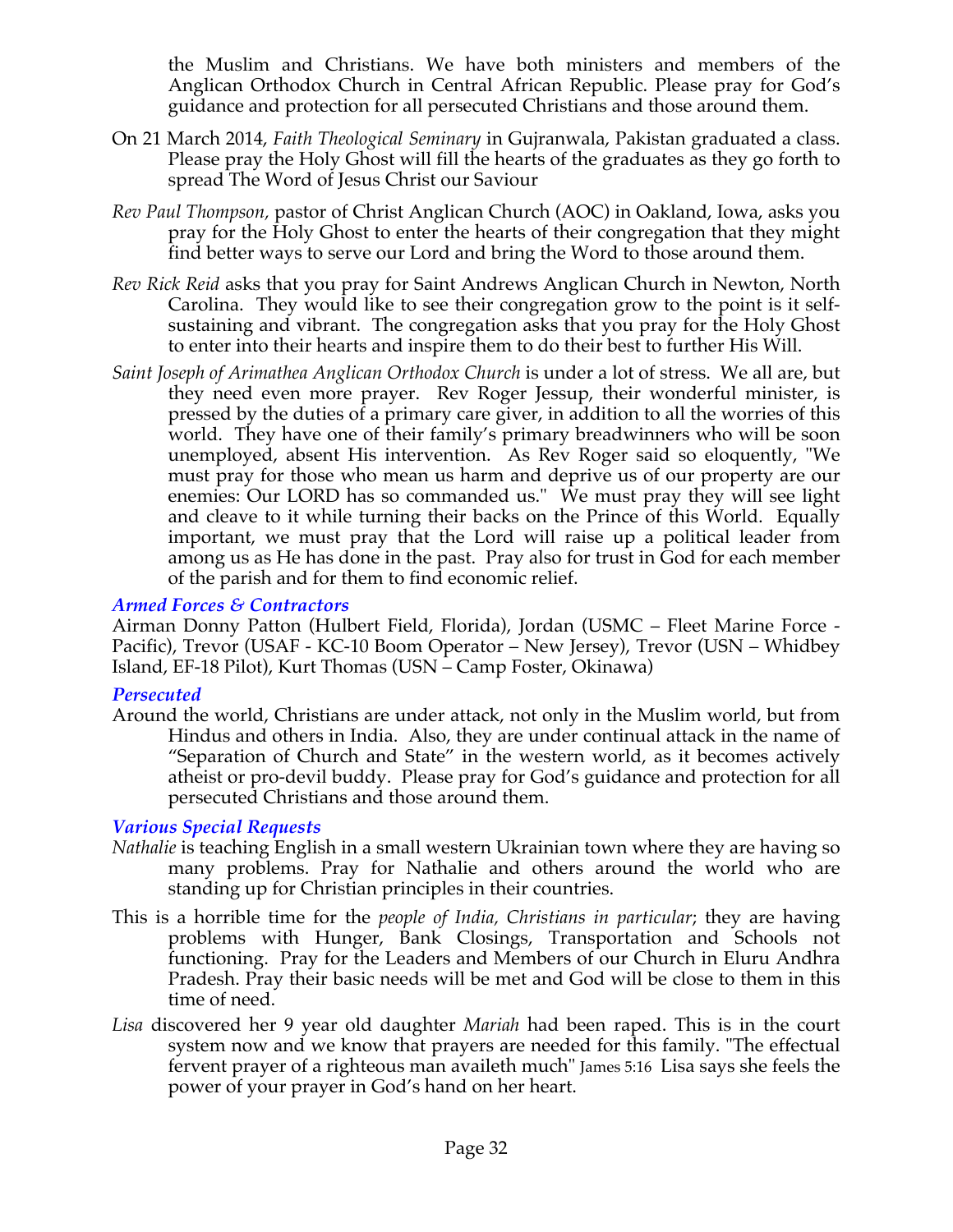- Please pray for *all the people of Egypt*; Bishop Mouneer Anis of Egypt is asking your prayer as the supporters of the deposed Mursi government, with the support of the United States government, have been attacking Christian churches--Anglican, Catholic and Orthodox. They destroyed the car of Anglican priest Rev. Ehab Ayoub. The people of Egypt, the people of the United States need our prayers, even more so the people of the Muslim Brotherhood that they might repent of their evil and know God so the rest of the people may live in peace.
- We ask that you pray, please ask God that the Holy Ghost might give you insight into how you might make the lives of your friends and family better. Remember helping others is not just those who you don't know!
- Please join us in praying that the *Free Teen Guitar Class* will be continue to be an opportunity for God to work in the lives of the kids and their families. Please ask God to guide the class to new opportunities to make Him known to others. Help us to let the love of our Lord shine through us into their lives, putting Him first, so that He might enter in to their hearts and lives.

### *Thanksgiving*

*Hap, Dru and Jack Arnold* givr thanks for safe travel twice this week this week to Dallas and once to March Field.

# *Question that only you can ask*

What would you like to know about our history, what we believe, what we do or how we operate? Hap is looking for material for the continuing education class and *Thought for the Day* material. Help us help you. Please send your question to Hap so we all can get an answer. Just because you don't know the answer to your question doesn't mean you are the only one who doesn't know. But, if you don't ask, no one will know.

### *I'd like to get a different point across or announce something*

If you have a different point of view, I would be happy to give you room to get your point across. While this publication is my perspective on events, I recognize not everyone may agree and that some people would like to express their own opinion. If you want to write something, please forward your item to Hap (with a note as to whether or not you would like editing help) to: hap@faithfulcenturion.org.

# *Epistleers*

We post the list of Epistle Readers in the Sunday Report each week so you can either plan your attendance or your pre-reading as the spirit so moves you.

### **Date Reader**

| 4 May 2013  | Dru Arnold – Second Sunday after Easter |
|-------------|-----------------------------------------|
| 11 May 2013 | Dru Arnold – Third Sunday after Easter  |
| 18 May 2013 | Dru Arnold - Fourth Sunday after Easter |

# *The near future, as well as Next Sunday*

4 May 2013 – Second Sunday After Easter – Morning Prayer - Service start time 1000 (10:00 am); welcome or gathering songs before the service at 0945 (9:45 am); **Time 1000 (10:00 am); Location – 10603 Burrell Way, Descanso, CA**

11 May 2013 – Third Sunday After Easter – Mothers Day – Morning Prayer - Service start time 1000 (10:00 am); welcome or gathering songs before the service at 0945 (9:45 am); **Time 1000 (10:00 am); Location – 10603 Burrell Way, Descanso, CA**